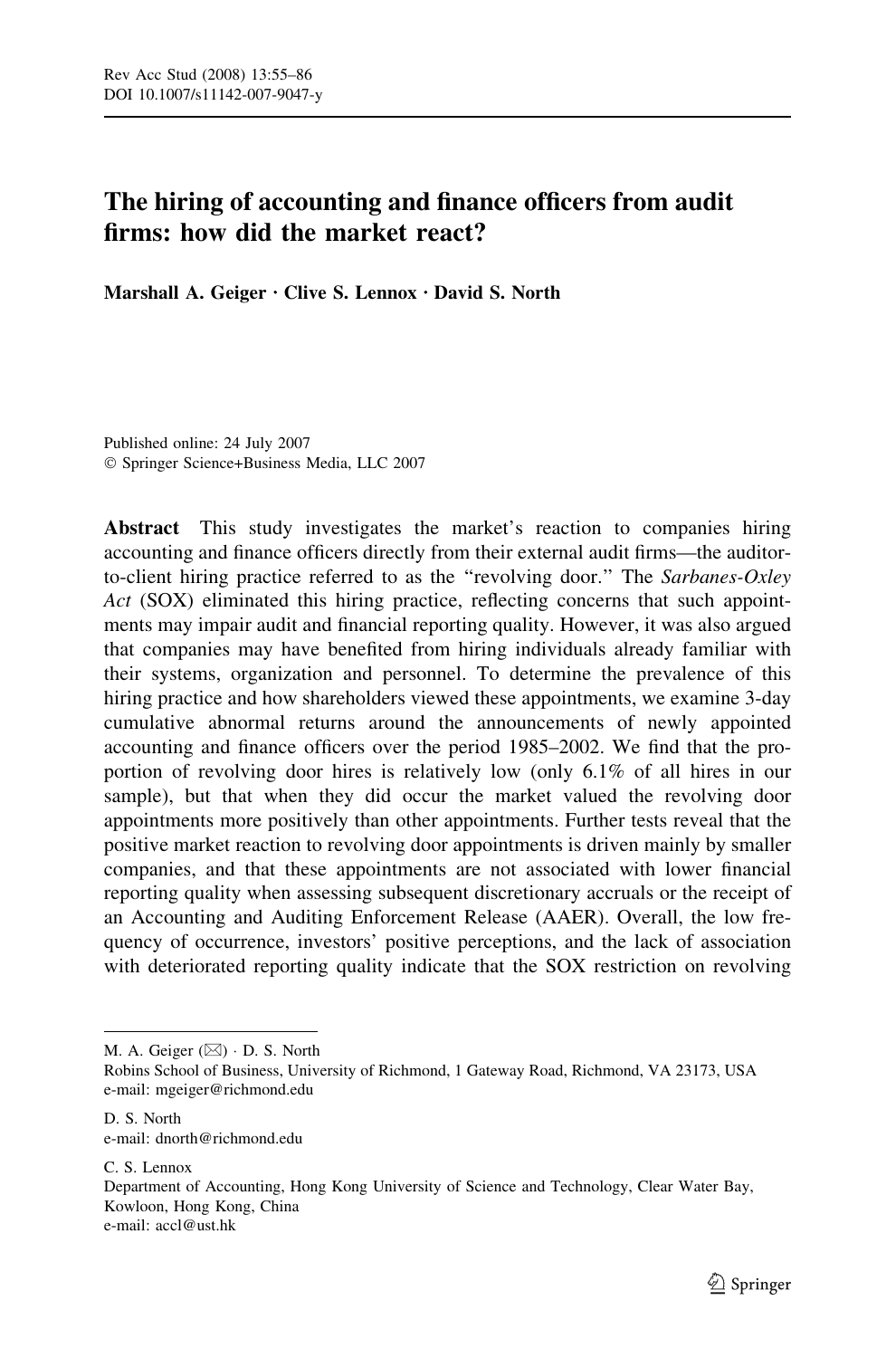door appointments may have been unnecessary and will do little to protect shareholders.

**Keywords** Revolving door  $\cdot$  Event study  $\cdot$  Audit and reporting quality

JEL Classifications G38 · M42

# 1 Introduction

This study investigates the market's reaction to companies hiring accounting and finance officers directly from their external audit firms—the auditor-to-client hiring practice referred to as the ''revolving door.'' The revolving door hiring practice was restricted by the Sarbanes-Oxley Act (SOX 2002) because in several prominent accounting scandals (including Enron, Cendant, Global Crossing, Phar-Mor and Waste Management) senior accounting and finance officers previously worked for their companies' external audit firms, raising concerns that such appointments present a threat to audit and financial reporting quality. To date, however, no study has examined the frequency with which companies hired accounting and finance officers directly from their audit firms, nor has there been an investigation of how shareholders responded to announcements of revolving door appointments.

While there is some evidence that revolving door appointments may have impaired the quality of audited financial statements (Lennox,  $2005$ ; Menon & Williams, [2004\)](#page-31-0), the evidence is far from conclusive (Dowdell & Krishnan, [2004;](#page-30-0) Geiger & North, [2006](#page-31-0); Geiger, North, & O'Connell, [2005\)](#page-31-0). If revolving door appointments did significantly impair the credibility of financial reporting, shareholders likely would have viewed revolving door appointments unfavorably, in which case the market reaction would have been negative. Conversely and largely overlooked in the debate leading to SOX, if these appointments were viewed as bringing potential net benefits to the hiring firm, the market reaction would have been positive. For example, the former auditor may have been the hiring company's most suitable job candidate because of familiarity with the company's systems, personnel, and reporting issues. An auditor's acceptance of employment also may have provided the market with a positive signal about the company's future. Ultimately then, it is an empirical question as to whether shareholders viewed revolving door appointments positively or negatively. To the extent that the SOX prohibition on revolving door appointments was intended to benefit shareholders, our event study methodology provides new evidence about the legislation's hiring restriction from the market's perspective.

We calculate cumulative abnormal returns  $(CAR)$  over 3 days  $(-1 \text{ to } +1)$  for public companies that announce the appointments of senior accounting and finance officers. We use these public announcements as a way to identify individuals that are hired directly from the company's external audit firm. In addition to revolving door appointments, we identify newly appointed officers who previously worked at other audit firms. This identification facilitates a test of whether the market reacts to revolving door appointments per se or to the hiring of someone who simply has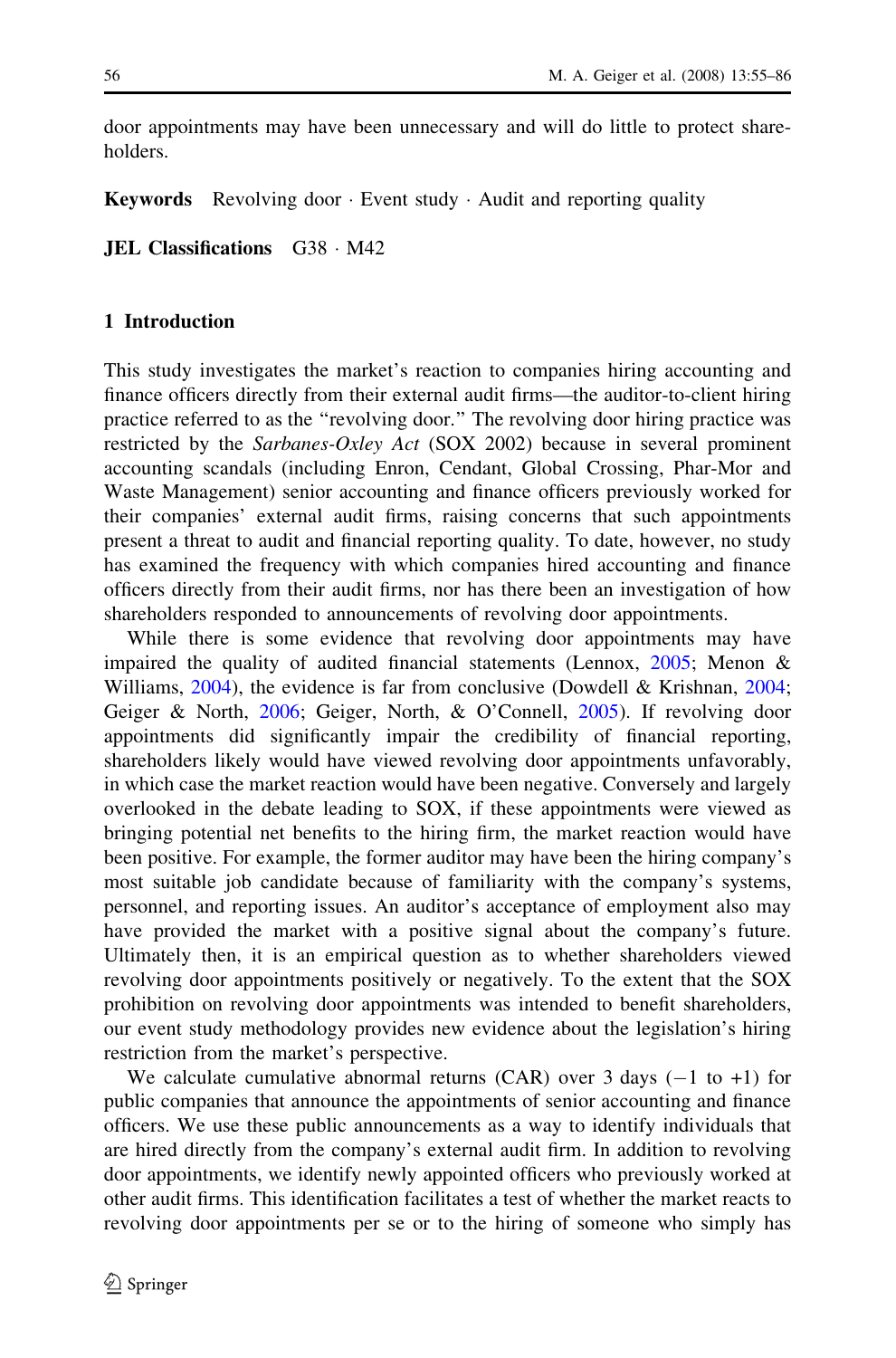CPA experience. To test whether the market reacts differently to appointments of officers with CPA experience, we also sample newly appointed officers who did not previously work for audit firms.

The sample period is from January 1985 to July 2002 (the date when SOX was passed) and consists of 3,176 newly hired accounting and finance officers. Of these, we find that only 193 officers (6.1%) were hired directly from the company's own audit firm and the frequency of revolving door appointments was decreasing in the years leading up to SOX. Thus, revolving door appointments were not commonplace, and the SOX restriction on such appointments would apparently have had a minimal impact on the hiring of financial reporting executives by public companies. Although revolving door hires were uncommon, they might nevertheless be perceived differently by the shareholders of firms making them. Therefore, we compare the market's reaction to revolving door and non-revolving door appointments. For those companies that did hire directly from their audit firms we find a mean positive CAR of  $+1.2\%$ , which is significantly greater than zero (tstatistic  $= 3.11$ ). In contrast, we find no significant market reaction for nonrevolving door appointments, regardless of whether the newly hired officers have or do not have prior CPA experience.

Our multivariate tests indicate that the positive market reaction to revolving door hires remains significant after controlling for the officer's new job title (chief financial officer or not), gender, CPA experience, former position at the audit firm (partner or not), the hiring company's size, age, profitability, leverage, growth opportunities, and confounding disclosures. We conclude that the market responded positively when companies hired accounting/finance officers directly from their external audit firms. The low frequency of revolving door appointments and the market's positive reaction suggest that the sweeping SOX restriction on revolving door appointments may have been unnecessary, and even unfortunate, at least from the perspective of shareholders.

Next, we examine which companies experienced the largest positive market reactions to revolving door hires. In the congressional debate leading to SOX, some commentators argued that a restriction on revolving door appointments would be particularly detrimental to small companies (Herdman, [2001](#page-31-0); Pitt, [2002\)](#page-31-0). Similarly, the Independence Standards Board (ISB) had earlier argued that small companies benefit the most by hiring from their external audit firm (ISB, [1999](#page-31-0)). This is because smaller companies have fewer resources to search for officers and are more closely tied to their external auditors for business and financial reporting advice. In addition, an auditor's decision to join a client may be a stronger positive signal when the client is small and less well-known. Thus, we predict that the market reaction would have been more positive when auditors are hired by small companies rather than by large companies.

We partition the appointments made by large and small companies using the median value of total assets. Among small companies, the market reaction is significantly positive for revolving door appointments and insignificant for nonrevolving door appointments. Among large companies, the market reaction is insignificant for both revolving door and other appointments. The multivariate results confirm that the aggregate positive market reaction to revolving door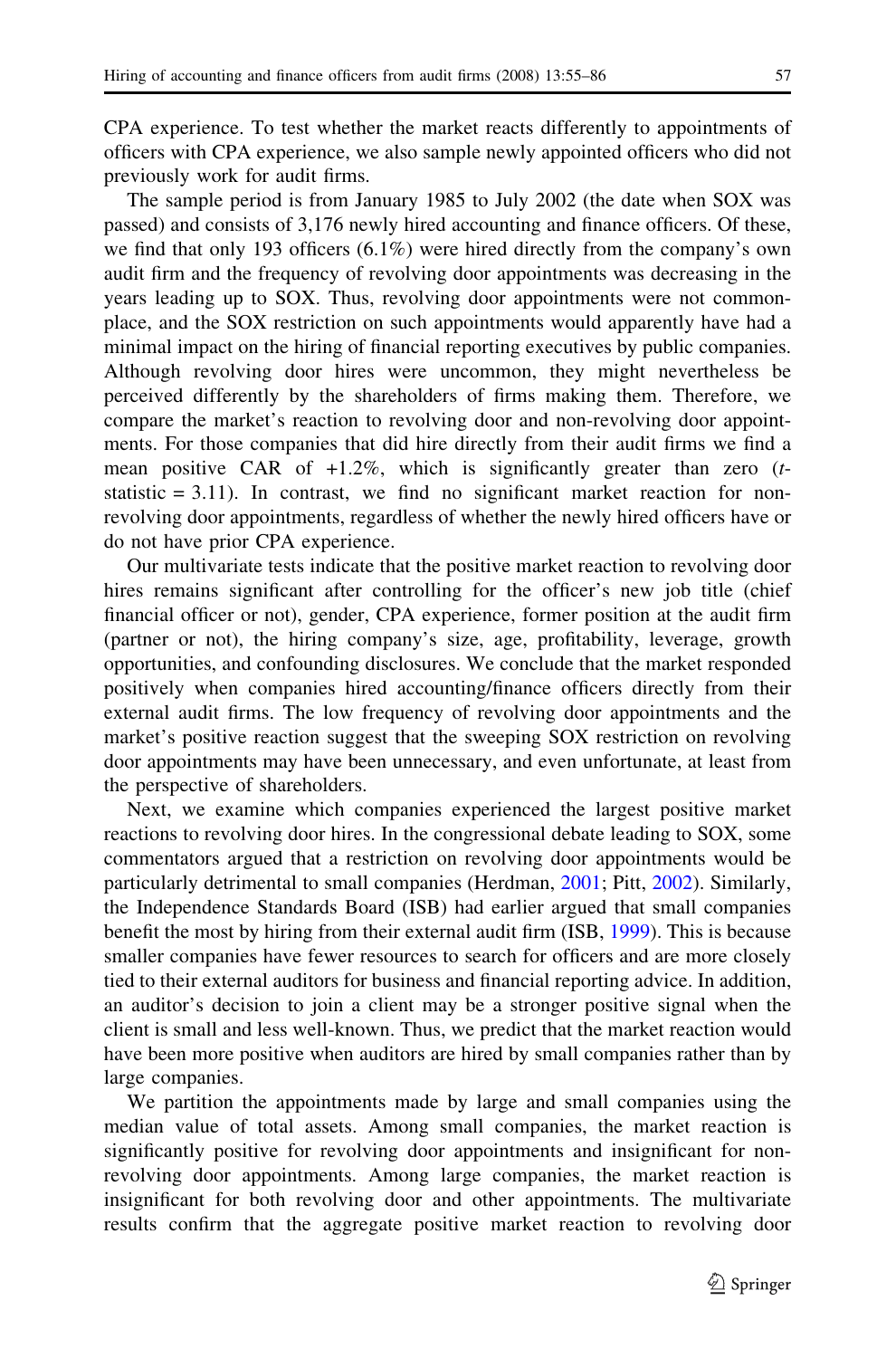appointments is driven by the smaller companies. These findings are consistent with those who argued that small companies would suffer most from the SOX restriction on revolving door appointments.

While the market reacted positively to the revolving door appointments, it is nevertheless possible that the appointments reduced financial reporting quality. To examine the impact of revolving door appointments on the quality of financial reporting, we examine levels of signed discretionary accruals and the frequency with which companies received Accounting and Auditing Enforcement Releases (AAERs) following new officer appointments. If revolving door appointments impaired financial reporting quality, we would expect that levels of discretionary accruals to be higher and AAERs to be issued more often to companies that appointed officers from their own audit firms.

We find that signed discretionary accrual levels are not statistically different between our revolving door hiring firms and non-revolving door firms either in the year of appointment or in the subsequent reporting year. Within the full sample of 3,176 appointments, we find that 93 companies received AAERs within the following 5 years. Only one company (0.5%) received an AAER following a revolving door appointment compared to 92 companies (3.1%) that received AAERs following non-revolving door appointments. The difference between these frequencies (0.5% versus 3.1%) is statistically significant, even after controlling for other firm and individual factors (*z*-statistic  $= -2.31$ ). These findings do not support the view that revolving door appointees impaired the quality of financial reporting after they assumed their new responsibilities within the company.

Our paper makes two contributions to the literature. First, it responds to a call by DeFond and Francis ([2005\)](#page-30-0) for further evidence on the impact of revolving door appointments. Prior studies investigate the effect of revolving door appointments on earnings management and on the issuance of going-concern opinions (Dowdell & Krishnan, [2004](#page-30-0); Geiger et al., [2005;](#page-31-0) Lennox, [2005;](#page-31-0) Menon & Williams, [2004\)](#page-31-0), but the evidence from these studies is mixed and, as discussed later, the samples used in some studies do not directly address the types of appointments targeted by SOX. Moreover, Lennox ([2005\)](#page-31-0) cautions that the negative association between revolving door hires and going-concern opinions could reflect auditors' private information about the financial viability of the companies that they join. Therefore, we present evidence on the prevalence of the revolving door hires, which are now banned by SOX, and their impact on earnings management and accounting fraud.

Second, the study contributes to evidence about the impact of SOX on shareholder wealth. Motivated by the SOX requirement that companies disclose whether audit committee members are financial experts, DeFond, Hann, and Hu [\(2005](#page-30-0)) examine how the market reacts when directors with financial expertise are appointed to audit committees. Using a test period before SOX, they find that the market reacted positively to the appointments of accounting financial experts but did not react significantly to the appointments of non-accounting financial experts. Motivated by the SOX moratorium on revolving door appointments, our study reveals that revolving door appointments occurred infrequently in the pre-SOX period, the market reacted positively when they did occur, and there does not appear to be a significant reduction in the quality of financial reporting after these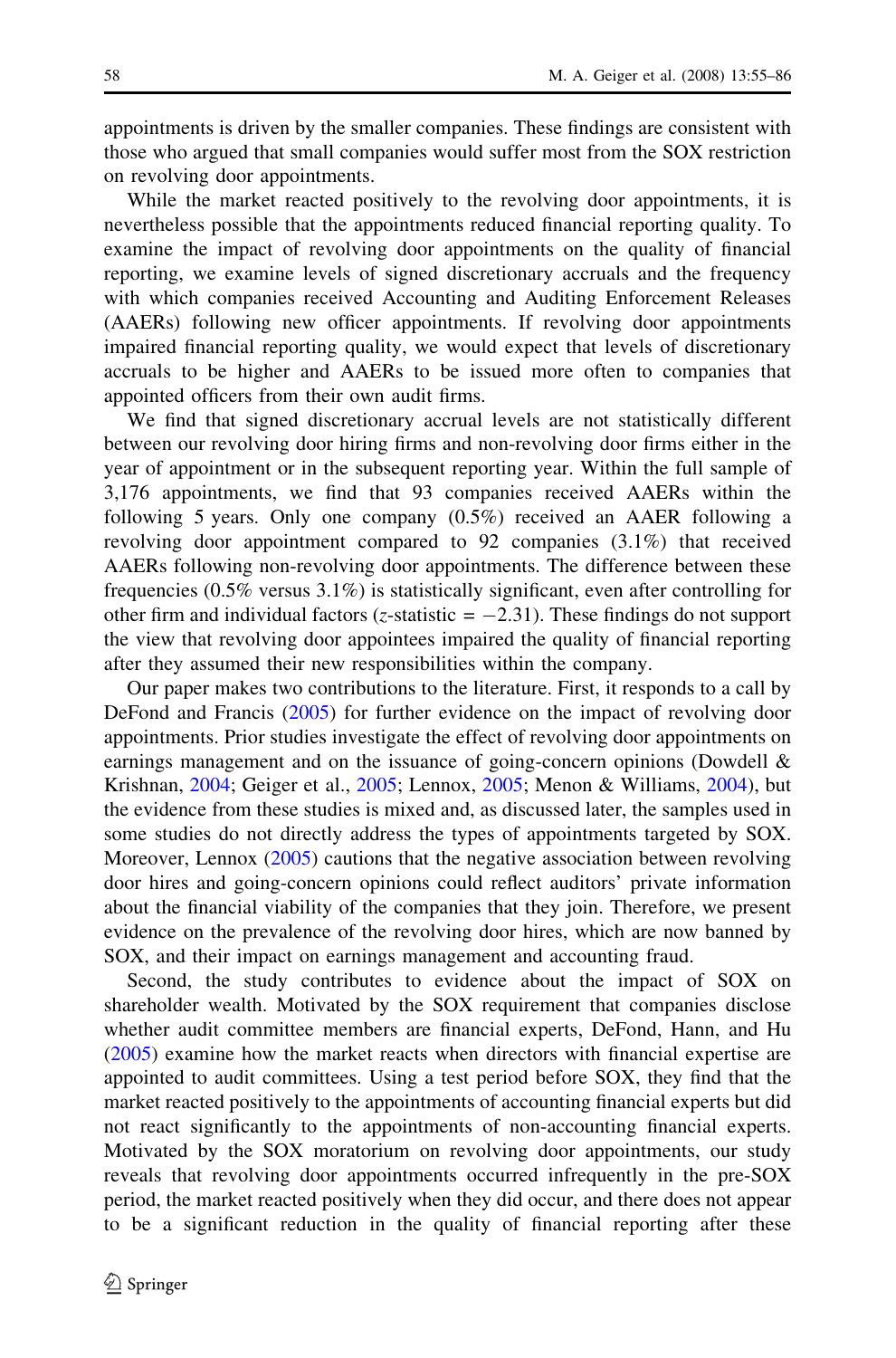appointments. Thus, our results suggest that the SOX ruling may not be an effective protection for shareholders.

The next section provides a brief background, discusses the relevant literature and presents the hypotheses. Section 3 presents our sample selection procedures and descriptive statistics. Section 4 reports the main results and additional tests. Section 5 summarizes and discusses the study's findings.

## 2 Background, literature and hypotheses

# 2.1 Background

The practice of hiring accounting and finance personnel from companies' external audit firms has long been controversial because of concerns about the possible negative impact on audit and financial reporting quality (AICPA, [1978;](#page-30-0) ISB, [1999;](#page-31-0) Mautz & Sharf, [1961](#page-31-0)). One potential problem is that an individual may not audit diligently the financial statements of a prospective employer, particularly if the individual and client are negotiating employment terms during the audit.<sup>1</sup> Thus, the soon-to-be-hired individual may not act independently in the role as outside auditor.

A second problem may arise after the auditor joins the client. As a former auditor, the new appointee possesses an intimate understanding of the procedures used by their former audit firm to test the financial statements (for example, knowledge of how the audit firm selects transactions or processes for detailed testing, as well as the types and extent of substantive tests performed on specific accounts). Additionally, former auditors may know personally many of the current auditors and may have previously supervised some, if not all, of their former colleagues (Clikeman, [1998](#page-30-0); ISB, [2000\)](#page-31-0). Furthermore, a former auditor would have extensive experience with control systems in general and inside knowledge about the company's specific control system, making it easier to override the controls once they are an officer within the company (Beasley, Carcello, & Hermanson, [2000\)](#page-30-0). Such knowledge and personal relationships may afford former auditors the ability to influence the outcomes of audits and the financial information reported (Beasley et al., [2000;](#page-30-0) Menon & Williams, [2004\)](#page-31-0).

Despite concerns that revolving door appointments impair financial reporting, the Independence Standards Board (ISB, [2000](#page-31-0)) formerly concluded that the hiring practice did not need to be restricted. In fact, the ISB stressed that the hiring of a knowledgeable individual from a company's external audit firm may reassure investors that the financial statements are credible. The ISB (para 13, [1999](#page-31-0)) stated that ''limiting the ability of companies to hire qualified people will, in some cases, reduce the quality of financial reporting [...] these costs ultimately impinge on the degree of confidence investors can place in the securities markets.'' The revolving door hiring practice was eventually restricted only following several sizable accounting scandals in which financial reporting officers had previously been

 $1$  If an auditor was approached by a client regarding an employment position, the AICPA required the auditor to withdraw from servicing the client until the employment issue was resolved. However, Kaplan and Whitecotton ([2001\)](#page-31-0) find that many auditors were unconcerned or unaware of the AICPA requirement and thus the auditors failed to comply.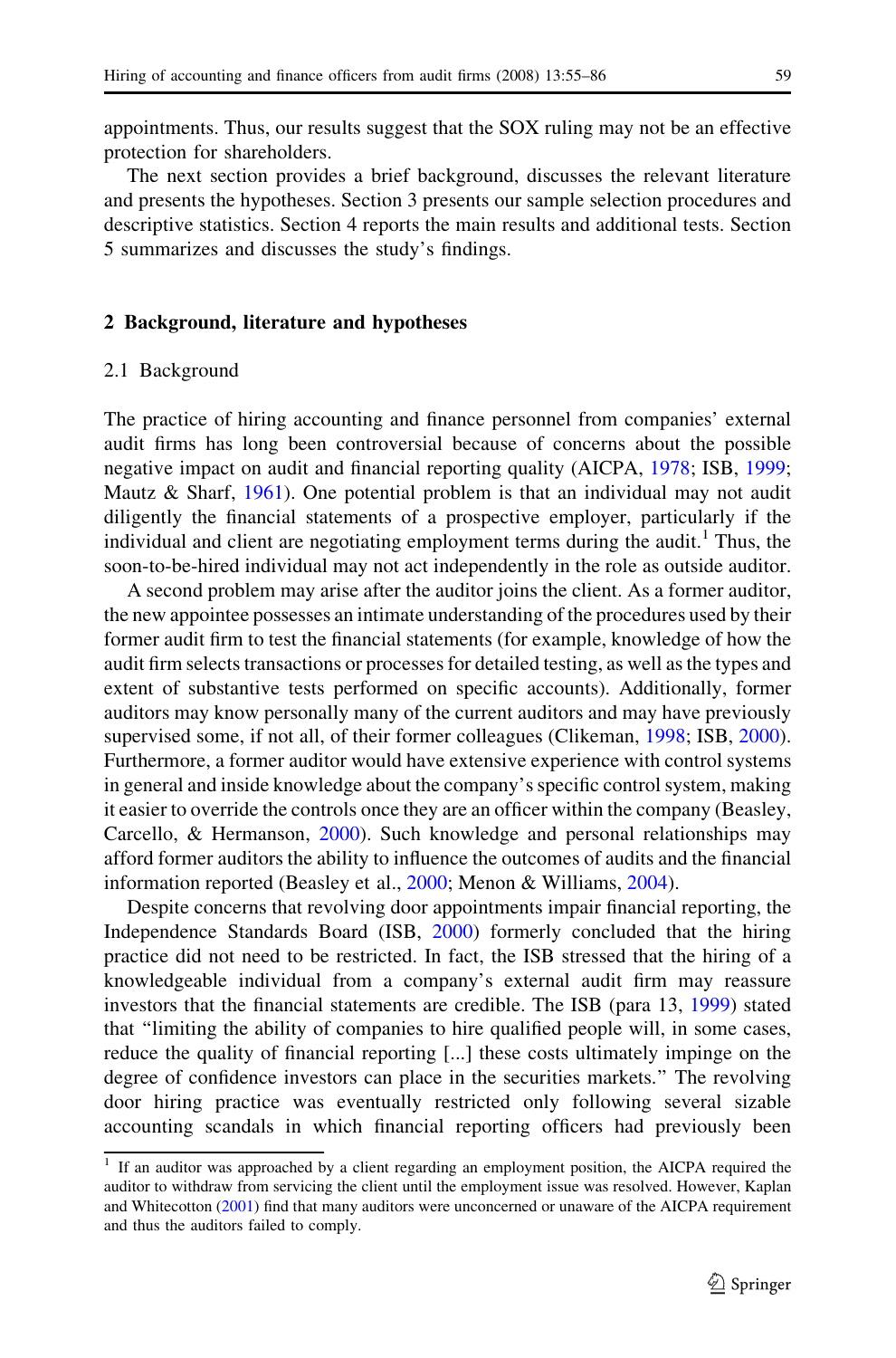employed at their companies' external audit firms. Section 206 of the Sarbanes-Oxley Act (2002) forbids public companies from hiring their external auditors as senior accounting and finance officers for up to 1 year after the individual's departure from the audit firm.<sup>2</sup> While similar employment restrictions had been debated and proposed in the past, the SOX restriction is the first to preclude auditors from stepping directly into senior financial reporting roles at their former clients.

## 2.2 Prior literature

# 2.2.1 Revolving door appointments and the quality of audited financial statements

Following SOX, several archival studies have begun an examination of the impact of revolving door appointments on the quality of audited financial statements. Lennox [\(2005](#page-31-0)) measures audit quality by examining the frequency with which audit firms issue going-concern opinions. He identifies two situations in which officers previously worked for their companies' external audit firms: (1) an auditor leaves the audit firm to work for a client (that is, a revolving door appointment) or (2) an officer persuades the company to appoint the officer's former audit firm (an ''alma mater affiliation''). Consistent with audit quality being impaired, he finds that goingconcern audit opinions are issued less often if a company has an officer that previously worked for the company's external audit firm. While this finding is highly significant for alma mater affiliations, it is only weakly significant for revolving door appointments. Moreover, Lennox [\(2005](#page-31-0)) cautions that the revolving door results are potentially biased because auditors may have private information about their clients' future prospects and auditors may not join clients that are less likely to survive or get modified audit reports. As noted earlier, this is an important caveat in the context of our study since the auditor's acceptance of an employment position may send a positive signal to the market about the auditor's confidence in the company's future.

Other studies test the effect on financial reporting quality by examining earnings management. Menon and Williams [\(2004](#page-31-0)) identify both officers and directors who were former partners at their companies' audit firms but, unlike Lennox ([2005\)](#page-31-0), they do not identify whether these affiliations arose as a result of revolving door appointments or alma mater affiliations. Menon and Williams [\(2004](#page-31-0)) find that affiliated companies have larger signed and unsigned abnormal accruals compared to companies where affiliations do not exist. They also find a disproportionately higher (lower) frequency of affiliated (unaffiliated) companies just meeting (missing) analysts' earnings forecasts. Thus, they conclude that affiliations between former partners and audit firms are associated with greater earnings management.

 $2$  The Office of the Chief Accountant of the SEC has issued a clarification of how it intends to apply Section 206 in practice (SEC, [2003\)](#page-31-0). Specifically, a member of the audit engagement team will be prohibited for 1 year from commencing employment in a financial reporting oversight role with the former client. The SEC has defined a ''financial reporting oversight role'' as one where a person is in a position to exercise influence over the contents of the financial statements or over anyone who prepares them (SEC, [2003\)](#page-31-0). In addition to senior accounting and finance positions, SOX prohibits the hiring of CEOs from members of the audit team. Evidence reveals that, before SOX, auditors were typically hired into accounting or finance positions and very rarely hired as CEOs (e.g., Beasley et al., [2000](#page-30-0); Lennox, [2005\)](#page-31-0). Therefore, we collect data on accounting and finance appointments but not CEO appointments.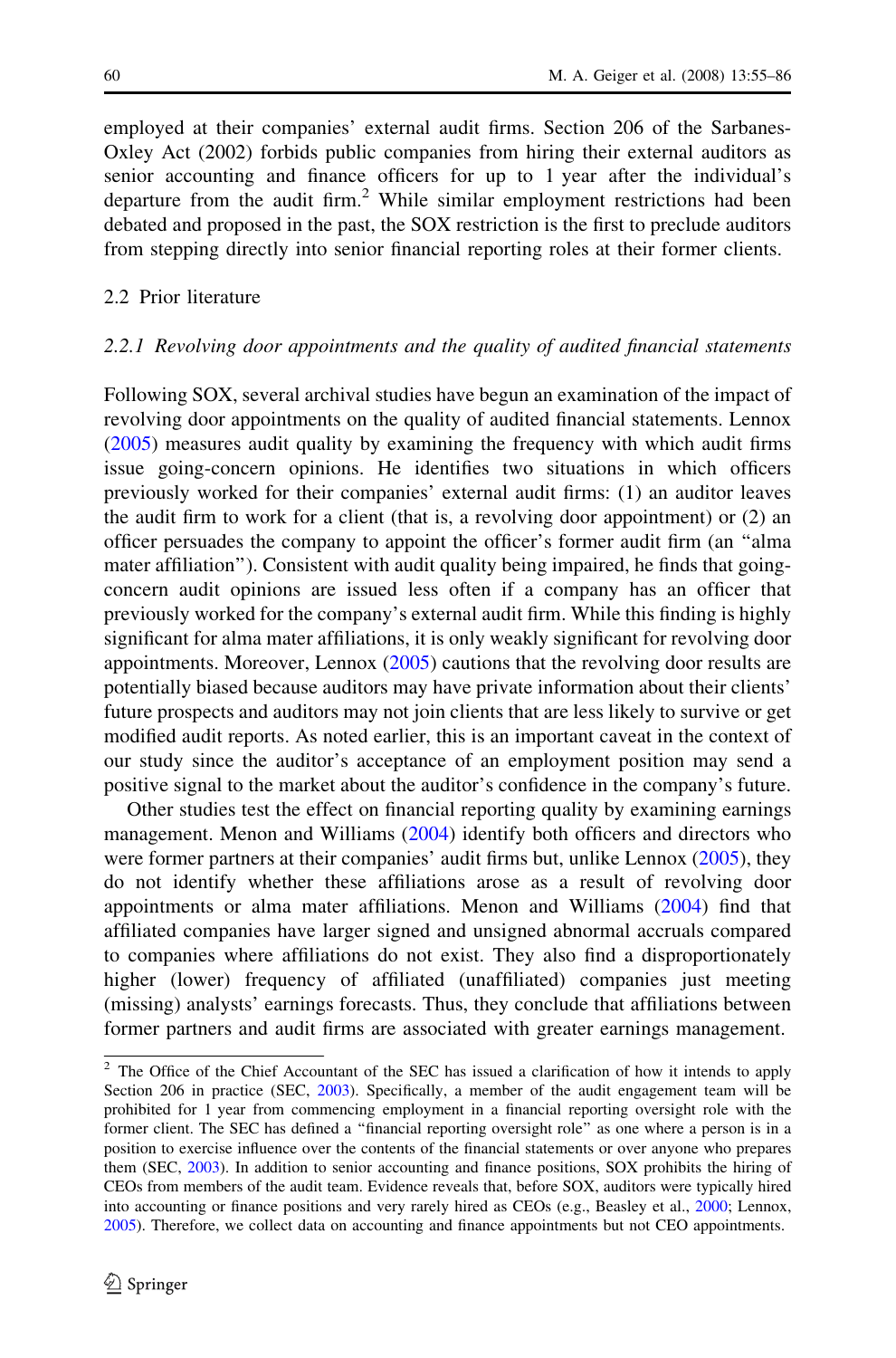Our sample differs from Menon and Williams ([2004\)](#page-31-0) and Lennox [\(2005](#page-31-0)) in two important respects. First, their samples include both revolving door appointments and alma mater affiliations even though the SOX restriction applies only to revolving door hires. In contrast, our sample focuses on revolving door appointments. Second, their samples include auditors who were initially appointed to junior positions, whereas our sample focuses on auditors who moved directly into senior management positions (for example, controller, chief financial officer). Since the SOX restriction on the revolving door applies only to appointments of senior officers, our sample speaks more directly to the likely impact of SOX.

Similar to our study and consistent with the SOX restriction, Dowdell and Krishnan [\(2004](#page-30-0)) and Geiger et al. [\(2005](#page-31-0)) focus specifically on revolving door appointments to senior corporate positions. Dowdell and Krishnan ([2004\)](#page-30-0) sample CFO appointments and their affiliated CFOs include not only former partners but also individuals who were employed at other ranks in audit firms. They find that signed abnormal accruals are higher for revolving door hires but find no significant differences in absolute abnormal accruals. Since the SOX restriction applies to all influential accounting and finance positions (CFO, chief accounting officer, controller, vice president of finance), the sample in Geiger et al. ([2005\)](#page-31-0) includes these other positions in addition to CFO. They find no significant difference in absolute accruals or non-operating accruals between the revolving door and other hiring companies.

More recently, Geiger and North ([2006\)](#page-31-0) examine changes in signed current discretionary accruals of companies hiring new CFOs. While not the main focus of their study, they find that changes in discretionary accruals are not associated with whether the CFO was hired directly from the company's audit firm or from another external source. Thus, taken as a whole, the evidence is mixed as to whether the revolving door appointments targeted by SOX impaired the quality of audited financial statements.

# 2.2.2 Revolving door appointments and the benefits to hiring companies

Prior literature primarily focuses on the potential costs of revolving door appointments, namely the potential threat to the credibility of audited financial statements (compare, Geiger et al., [2005;](#page-31-0) Menon & Williams, [2004](#page-31-0)). While such studies are important, they fail to account for the benefits that companies may enjoy by hiring officers from their audit firms. One such benefit is detailed companyspecific knowledge. External auditors are intimately familiar with the hiring company's personnel, business processes, information flows and reporting requirements. Thus, they are able to step into accounting and finance positions more effectively than individuals without such a detailed knowledge.<sup>3</sup> When a company hires someone from its external audit firm, it has had the chance to observe and work closely with the potential new officer beforehand. This extended relationship enables the hiring company to assess whether the new candidate interacts and works

<sup>&</sup>lt;sup>3</sup> The ISB stressed that hiring qualified knowledgeable personnel from the company's external auditor may be beneficial to the company and the financial markets (ISB, [1999\)](#page-31-0).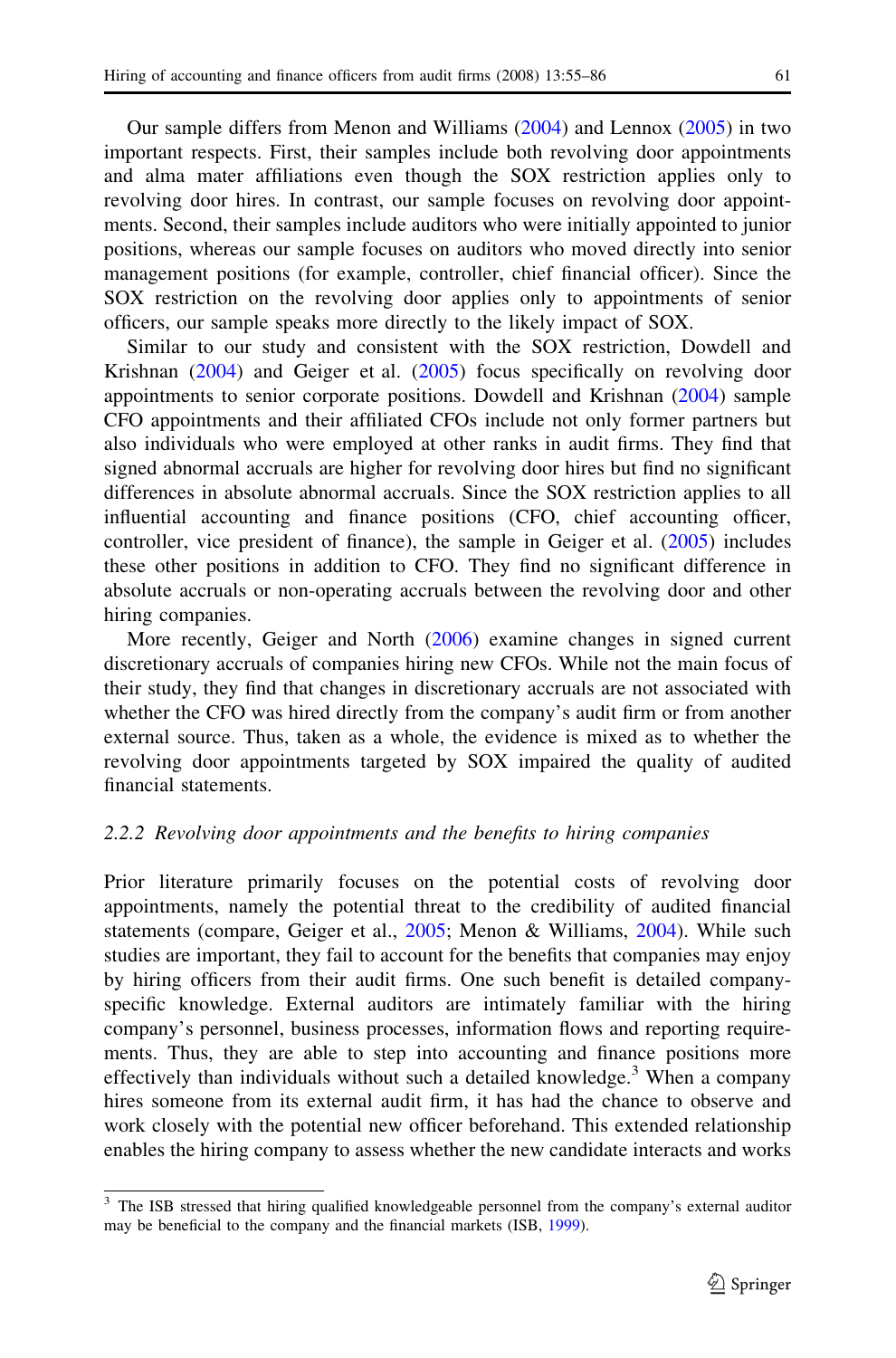well with other company executives and whether there is a good fit with the company and its culture (Beasley et al., [2000\)](#page-30-0). Thus, a revolving door appointment may be preferable to hiring someone who is expected to be equally well-qualified but about whose suitability there is greater uncertainty.

Additionally, since external auditors are privy to a substantial amount of internal company information, the company's ability to hire an external auditor may signal to shareholders and others that the auditor is confident enough in the company's future to accept an employment position. Thus, an auditor's decision to join a specific client may provide a positive signal to the market about the hiring company.

In summary, the market reaction to a revolving door hire reflects the shareholders' joint assessment of (1) any risks to the quality of audited financial statements, (2) the appointee's abilities and fit within the company, and (3) the appointment's signal about the company's future prospects. The net effect of these conflicting assessments is an empirical question that has not yet been addressed.

## 2.3 Hypotheses

If shareholders believe that revolving door appointments threaten the quality of audited financial statements, the hiring firms may be perceived as more risky, and this may result in a fall in their market values. Consistent with this view, Beasley et al. ([2000\)](#page-30-0) urge companies that are considering hiring executives from their audit firms to carefully evaluate their decision ''given the potential for capital market participants to assign a negative signal to the hiring of an external auditor.'' On the other hand, the market may view a revolving door hire as a positive demonstration of the company's ability to attract a qualified individual who has inside information about the company. In this case we would expect a positive market reaction to the revolving door announcement. As noted earlier, the final net assessment by the market is an open empirical question, and arguments have been marshaled on both sides. Since we cannot predict whether shareholders would view revolving door appointments positively or negatively, our first hypothesis is stated in null form:

 $H<sub>1</sub>$  The market reaction is not significantly different between revolving door hires and non-revolving door hires.

In congressional hearings before the passage of SOX, it was claimed that any restrictions on revolving door appointments would be more detrimental to small companies (Herdman, [2001;](#page-31-0) Pitt, [2002](#page-31-0)). This sentiment was also expressed in the ISB's exposure draft on revolving door hires  $(ISB, 1999)$  $(ISB, 1999)$  $(ISB, 1999)$ <sup>4</sup>. It was argued that smaller companies have fewer resources to search for new executives and are more closely tied to their external auditors for business and financial reporting advice than

<sup>&</sup>lt;sup>4</sup> The Independence Standards Board concluded (ISB, [1999,](#page-31-0) para 37) that "a restriction on hiring former engagement partners or other professionals may be a heavier burden to smaller corporations in need of the accounting expertise provided by someone familiar with their business and industry, and to smaller firms. Smaller corporations may be at a disadvantage in recruiting personnel when competing with larger companies with strong national or regional name-recognition. Restricting these smaller companies from hiring directly from their audit firm (from among those who know the company well) may hurt them disproportionately.''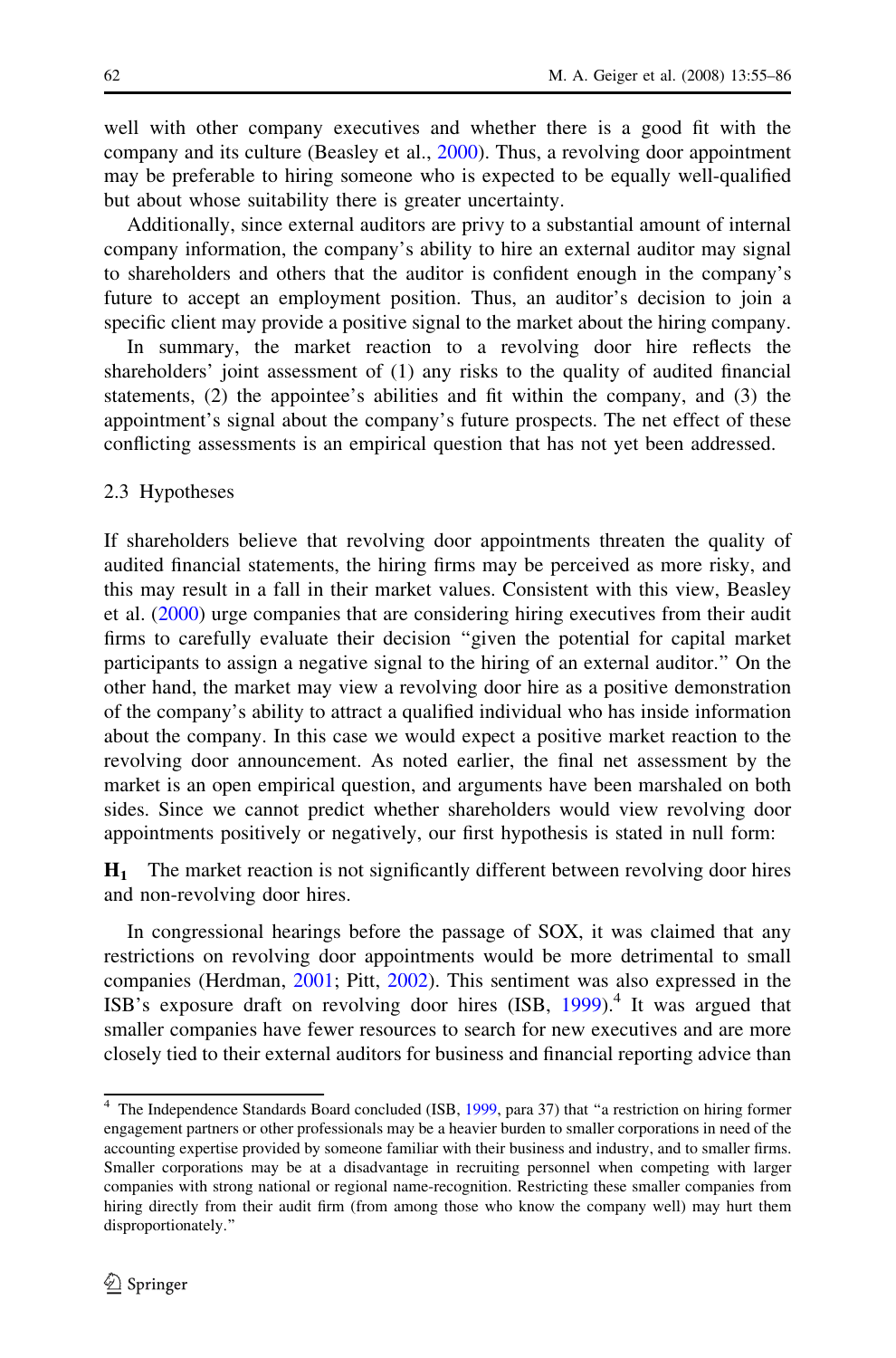are larger companies. Therefore, the benefit (or cost savings) of making a revolving door hire may be greater for small companies than for large companies and lead to higher abnormal returns.<sup>5</sup>

However, a larger positive reaction for small firms would not necessarily mean that small companies benefit more from revolving door hires. In fact, a possible negative implication of a small company hiring a former auditor is that it may be easier for the appointee to circumvent the internal control system, which may be less sophisticated than that of a large company. Nonetheless, we believe that the positive signaling value of persuading an auditor to join a small company would outweigh the potential negative implications and would be greater than that for a large reputable company. We expect that the market reaction to revolving door appointments would be more positive (or less negative) for smaller firms, either because revolving door appointments confer greater net benefits to smaller companies or because revolving door appointments are stronger positive signals. Therefore, our second hypothesis is stated in alternative form:

H<sub>2</sub> The difference in market reactions between revolving door hires and nonrevolving door hires is significantly more positive (or less negative) for small companies than for large companies.

## 3 Sample selection and descriptive statistics

# 3.1 Sample selection

We search the Dow Jones Interactive/Factiva databases for appointments of officers with the following job titles: "chief financial officer", "CFO", "controller", "chief accounting officer", "CAO", "treasurer", and "vice president of finance." We choose these titles because they are identified in SOX as the prohibited positions for revolving door appointments. We include stock exchange identifiers (''NYSE'', ''AMEX'' or ''NASDAQ'') in the key word search to ensure that we search publicly traded companies. Finally, we combine these search terms with the following key words and their derivatives: announce, join, hire, and appoint.<sup>6</sup> We search for all new appointments in the pre-SOX period from January 1985 to July 2002. We choose a long sample period because, as demonstrated later, the frequency of revolving door appointments is low, requiring a large time frame to identify a sufficient number of observations to generate powerful tests.

Using COMPUSTAT, we obtain financial statement data and identify each company's external audit firm at the officer's appointment date. We collect returns data from the CRSP database. Consistent with Menon and Williams ([2004\)](#page-31-0), we

<sup>&</sup>lt;sup>5</sup> Even if the benefit is the same for small and large companies in dollar terms, the relative benefit may be greater for small companies because they have smaller market values to begin with. For example, an increase in value of \$1 million has a larger percentage impact on a company that is worth \$10 million than it has on a company that is worth \$100 million.

<sup>6</sup> The words' derivatives are: announces, announced, announcing, announcement, announcements, joins, joining, joined, hires, hired, hiring, appoints, appointed, appointing, appointment, and appointments.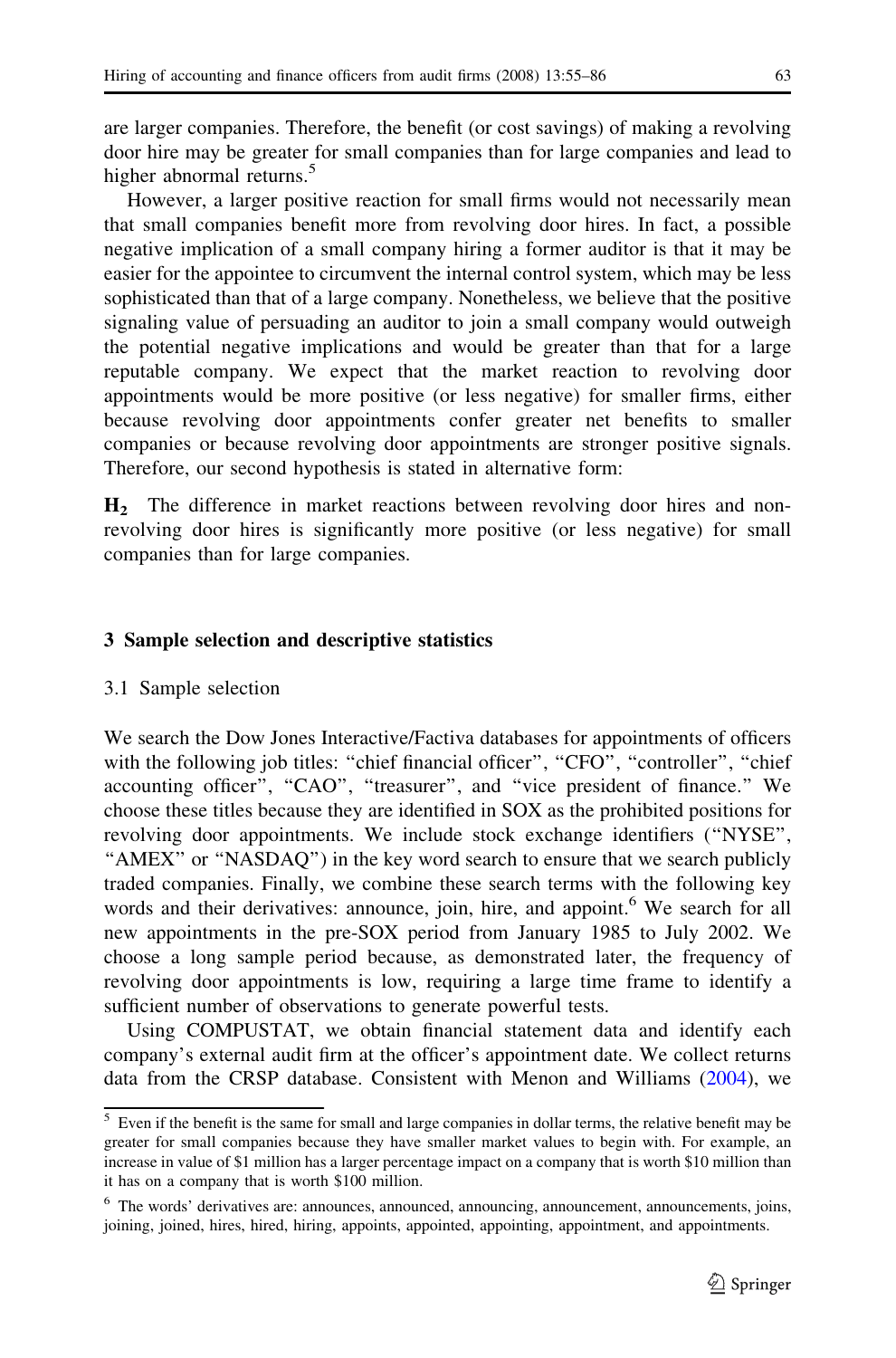restrict the sample to companies audited by Big Five firms or their predecessor firms for two reasons. First, the Big Five firms have more homogeneous reputations, so we would expect that the market reaction would be more consistent when auditors were hired from the Big Five. Second, we find only 18 revolving door appointments from non-Big Five firms, which is too few to reliably test for a differential market reaction between appointments from Big Five and non-Big Five firms.<sup>7</sup>

To identify the revolving door hires, we read each press announcement to determine whether the officer was hired directly from the company's own audit firm (the appendix presents two press announcements as exhibits). The non-revolving door announcements include officers who previously worked for other Big Five audit firms and announcements that do not mention that the appointee previously worked for a Big Five firm. We sample both types of non-revolving door appointments to test how the market reacts to the disclosure of CPA experience in the absence of the revolving door.

Our sample is similar to Mian [\(2001](#page-31-0)), who finds no significant market reaction in a sample of 2,227 CFO appointments. However, our sample consists of 3,176 appointments because we include other senior accounting and finance officers (for example, controller, vice president of finance, and treasurer). In addition, Mian [\(2001](#page-31-0)) does not identify whether the individuals appointed to CFO had any prior CPA experience. Accordingly, he is unable to test whether the market reaction is significantly different between those with and without prior CPA experience and is furthermore unable to assess differences between revolving door and non-revolving door hires.

## 3.2 Descriptive statistics

Table [1](#page-10-0), Panel A shows there are 193 revolving door hires compared to 2,983 nonrevolving door appointments from January 1985 to July 2002. Thus, only 6.1% of senior accounting and finance officers were hired directly from the company's audit firm. This finding may be surprising because some authors suggest that revolving door appointments were fairly common (see for example, Clikeman, [1998](#page-30-0); Jubak, [2002;](#page-31-0) Mahoney & Roush, [1994](#page-31-0); Wright, [2005](#page-31-0)). In contrast, our results indicate that the revolving door was an infrequent practice for the hiring of *senior* accounting and finance officers. Since the SOX restriction applies only to appointments of senior managers and not lower-level appointments, the documented low frequency suggests that the SOX restriction may have little real impact. As far as we are aware, this study is the first to document the frequency with which auditors joined public company clients as senior accounting and finance officers.<sup>8</sup>

 $^7$  An untabulated test reveals that the mean CAR is  $-1.20\%$  for the 18 revolving door appointments from non-Big Five firms, which is not statistically significant (*t*-statistic  $= -0.76$ ).

<sup>&</sup>lt;sup>8</sup> The Menon and Williams [\(2004](#page-31-0)) sample consists of 402 financial reporting officers who are former partners of their companies' audit firms. This is larger than our revolving door sample because their sample includes (1) officers who did not join directly from the company's audit firm (i.e., non-revolving door appointments) and (2) appointments to *junior* positions within the company. For example, suppose the auditor joined a non-client company and then was subsequently hired by a company which was audited by the auditor's former firm; alternatively, suppose that the auditor joined the company in a junior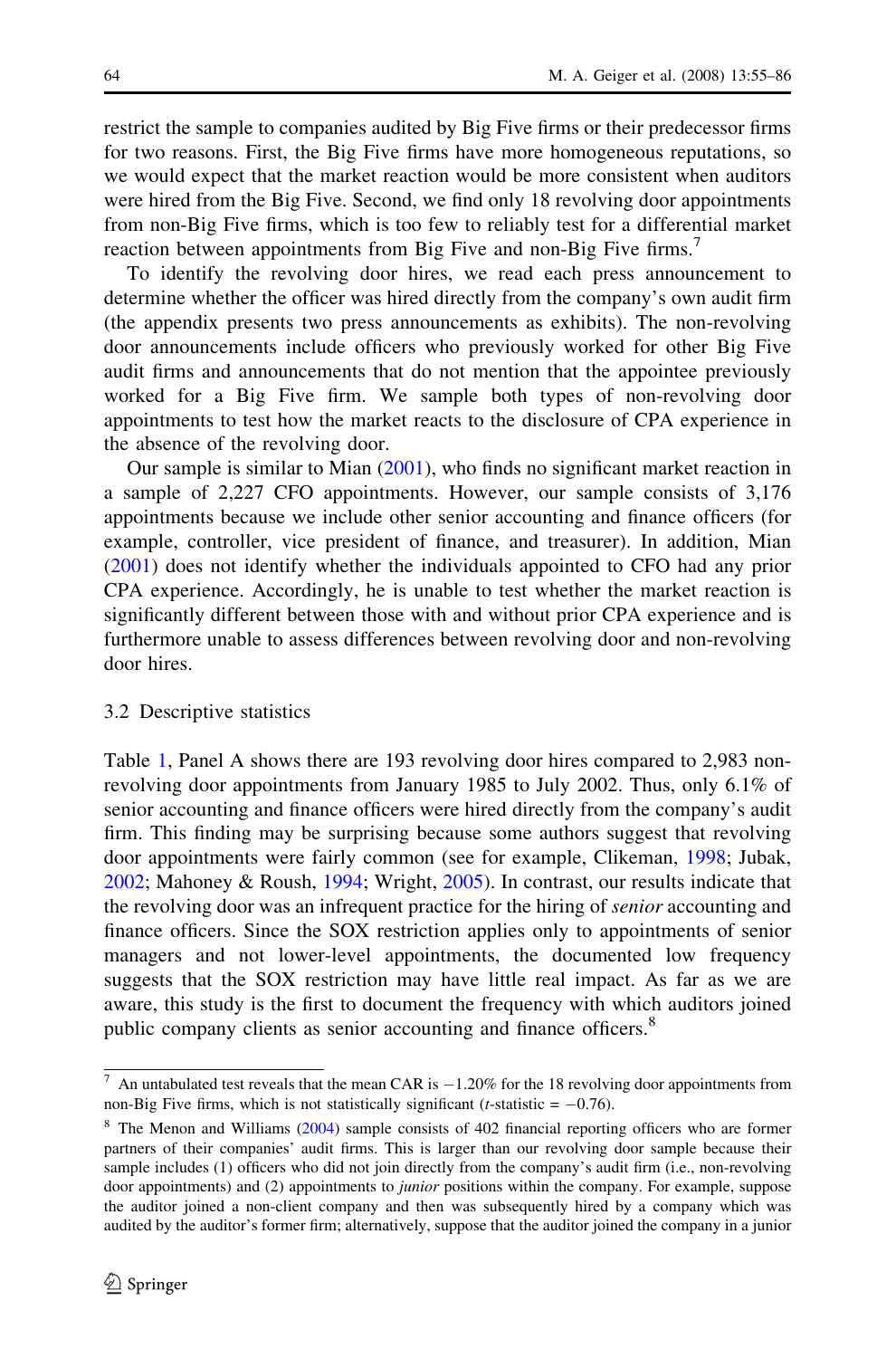<span id="page-10-0"></span>

|  |  |  | <b>Table 1</b> Sample composition |  |  |
|--|--|--|-----------------------------------|--|--|
|--|--|--|-----------------------------------|--|--|

|                                                                                            | Observations | $%$ of sample |
|--------------------------------------------------------------------------------------------|--------------|---------------|
| Panel A: Accounting and finance officers hired/not hired from the company's own audit firm |              |               |
| "Revolving door" hires (the officer is hired from<br>the company's audit firm).            | 193          | 6.1           |
| "Non-revolving door" hires (the officer is not hired from<br>the company's audit firm).    | 2,983        | 93.9          |
| Total                                                                                      | 3,176        | 100.0         |
| Panel B: Accounting and finance officers with/without prior CPA experience                 |              |               |
| "CPA experience" hires (the officer previously worked<br>for an audit firm).               | 1,141        | 35.9          |
| "No CPA experience" hires (the officer did not previously<br>work for an audit firm).      | 2,035        | 64.1          |
| Total                                                                                      | 3,176        | 100.0         |
| Panel C: Accounting and finance officers that were/were not former CPA partners            |              |               |
| "Partner" hires (the officer was previously a partner<br>at an audit firm).                | 260          | 8.2           |
| "Non-partner" hires (the officer was not previously<br>a partner at an audit firm).        | 2,916        | 91.8          |
| Total                                                                                      | 3,176        | 100.0         |
| Panel D: Companies' audit firms                                                            |              |               |
| Arthur Andersen                                                                            | 575          | 18.1          |
| Deloitte & Touche                                                                          | 508          | 16.0          |
| Ernst & Young                                                                              | 806          | 25.4          |
| <b>KPMG</b>                                                                                | 483          | 15.2          |
| PricewaterhouseCoopers                                                                     | 804          | 25.3          |
| Total                                                                                      | 3,176        | 100.0         |

Panel B of Table 1 also indicates that 1,141 (35.9%) of the 3,176 newly hired officers previously worked for Big Five audit firms (''CPA experience'' hires). Panel C reports that 260 (8.2%) newly hired officers were former partners at Big Five audit firms before their departure (''Partner'' hires). Thus, most officers that have prior CPA experience left the audit firms without attaining the position of partner. This likely explains why so few auditors step directly into senior corporate positions. In other words, most revolving door hires are to junior corporate positions

Footnote 8 continued

position and subsequently became the company's CFO. In such cases, the auditor would be included in the Menon and Williams ([2004\)](#page-31-0) sample but excluded from our sample because the auditor was not appointed directly to a senior position. We focus upon direct appointments to senior positions because these are the revolving door appointments targeted by SOX.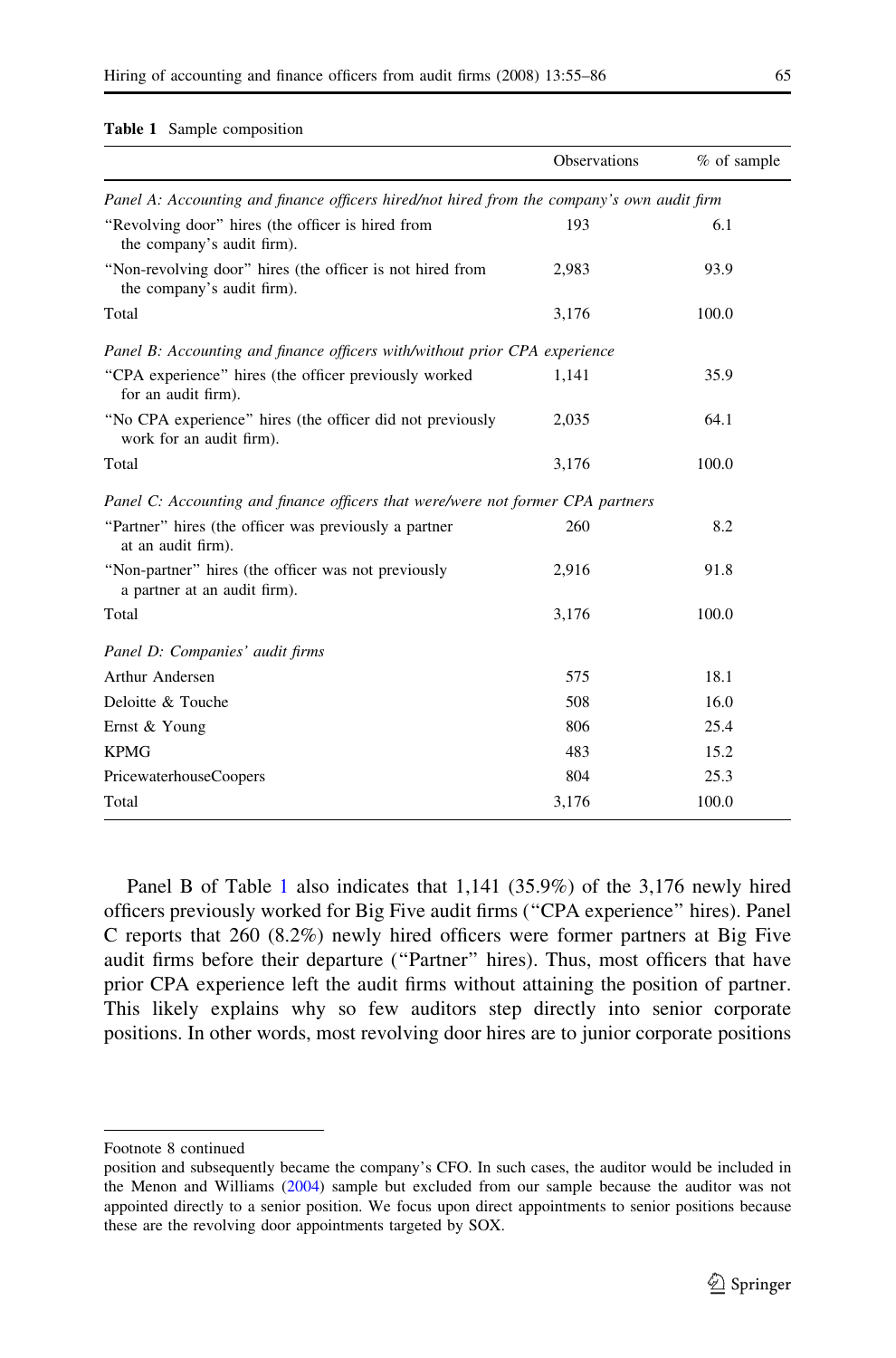| Table 2 Distribution of<br>accounting/finance officer hires | Year | Total<br>hires | Revolving<br>door hires | % Revolving<br>door hires |
|-------------------------------------------------------------|------|----------------|-------------------------|---------------------------|
|                                                             | 1985 | 37             | 3                       | 8.1                       |
|                                                             | 1986 | 37             | 3                       | 8.1                       |
|                                                             | 1987 | 31             | $\overline{c}$          | 6.5                       |
|                                                             | 1988 | 23             | $\overline{2}$          | 8.7                       |
|                                                             | 1989 | 55             | 4                       | 7.3                       |
|                                                             | 1990 | 123            | 8                       | 6.5                       |
|                                                             | 1991 | 123            | 11                      | 8.9                       |
|                                                             | 1992 | 159            | 15                      | 9.4                       |
|                                                             | 1993 | 177            | 13                      | 7.3                       |
|                                                             | 1994 | 251            | 20                      | 8.0                       |
|                                                             | 1995 | 160            | 18                      | 11.3                      |
|                                                             | 1996 | 238            | 23                      | 9.7                       |
|                                                             | 1997 | 266            | 17                      | 6.4                       |
|                                                             | 1998 | 277            | 16                      | 5.8                       |
|                                                             | 1999 | 279            | 12                      | 4.3                       |
|                                                             | 2000 | 349            | 11                      | 3.2                       |
| The sample period begins at 1st                             | 2001 | 370            | 9                       | 2.4                       |
| January 1985 and it ends on 31st<br><b>July 2002</b>        | 2002 | 221            | 6                       | 2.7                       |

but such hires are not restricted by SOX. Panel D identifies the names of our sample companies' audit firms. A majority of companies were audited by PricewaterhouseCoopers or Ernst & Young.<sup>9</sup>

Table 2 presents the distribution of the revolving door and non-revolving door samples by year. The overall number of officer appointments increases over time, which is consistent with the increase in the number of announced CFO appointments reported in Mian [\(2001](#page-31-0)) and Geiger and North ([2006](#page-31-0)). This increase may be attributable to greater media coverage over the sample period. The frequency of revolving door hires, however, declines in the latter half of the 1990s. This decline could reflect the public concerns about companies hiring officers from audit firms (ISB, [1999;](#page-31-0) Levitt, [1998](#page-31-0)). Alternatively, auditors may have had weaker incentives to leave the auditing profession following the Private Securities Litigation Reform Act [\(1995\)](#page-31-0), which reduced the auditors' risk of litigation (Geiger & Raghunandan, [2001](#page-31-0)). Whatever the reason, the prevalence of companies hiring individuals directly from their audit firms was relatively low and declining in the years immediately before the passage of SOX.

<sup>&</sup>lt;sup>9</sup> Within the entire sample, only 13 officers both worked for Arthur Andersen and joined companies between November 2001 and July 2002. Of these 13 appointments, only one officer is a revolving door hire. Thus, our results are not driven by Arthur Andersen staff leaving for positions with their clients after news of the Enron reporting scandal became public.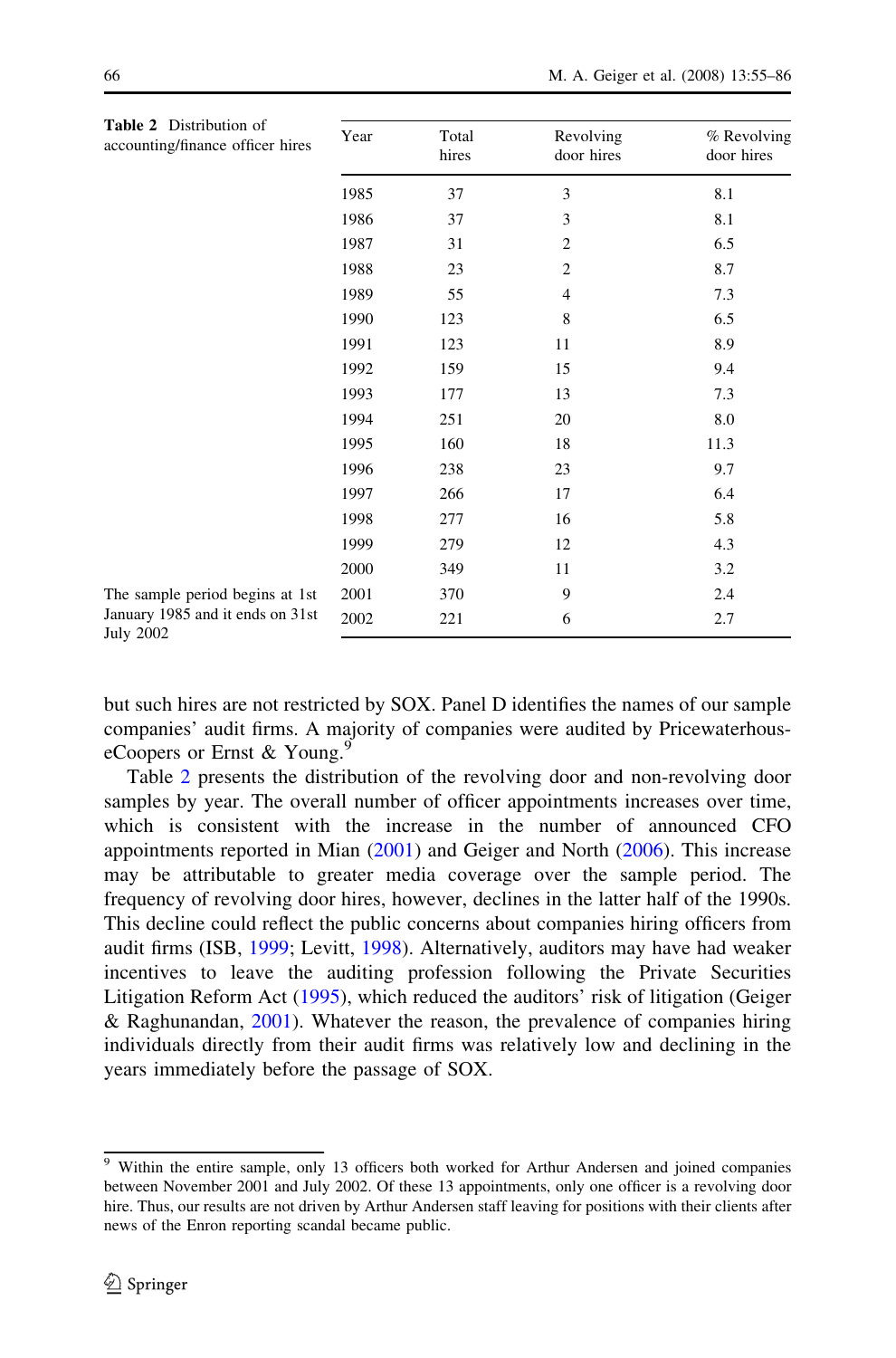#### 3.2.1 Cumulative abnormal returns (CARs)

Following the standard event study methodology, we measure CARs over a 3-day window beginning the day before the announcement through the day after. The 3-day CAR is calculated as follows:

$$
CAR_{[-1,+1]} = \sum_{t=-1}^{t=+1} MAR_t
$$

where

$$
MAR_t = \frac{1}{N_t} \sum_{i=1}^{N_t} AR_{it}
$$
 and  $AR_{it} = R_{it} - E(R_{it})$  and  $t = -1, 0, +1,$ 

 $R_{it}$  is the return of company i on day t, and  $E(R_{it})$  is the return of the value-weighted market portfolio on day t.

#### 4 Results

# 4.1 Univariate tests

To control for outliers, we first winsorize all the continuous variables at the 5 and 95 percentiles. Table [3](#page-13-0), Panel A shows that the mean CAR for the full sample is only +0.2%, which is statistically insignificant. This is consistent with Mian ([2001\)](#page-31-0) who finds no significant overall market reaction to new CFO appointments. However, the results are very different when we split the sample into revolving door and nonrevolving door appointments. Panel B reports that the mean CAR for the revolving door hires is  $+1.2\%$ , which is significantly greater than zero (*p*-value = 0.002). However, the mean CAR for the non-revolving door hires is +0.1% which is statistically insignificant (*p*-value =  $0.267$ ).

To address the second hypothesis, we partition the revolving door hires into small and large companies using the median value of total assets in the full sample  $(\$205.20$  million).<sup>10</sup> As reported in Panel B of Table [3,](#page-13-0) the mean CAR for the revolving door hires is +2.2% in small companies and it is highly significant  $(p$ -value = 0.001). In contrast, the mean CAR for the revolving door hires is only  $+0.2\%$  in large companies and it is statistically insignificant (*p*-value = 0.646). These findings are consistent with  $H_2$  and with the ISB's contention that smaller companies would be disproportionately penalized by the restriction on revolving door hires.

<sup>&</sup>lt;sup>10</sup> The median asset size is \$205.45 million in the revolving door sample compared to \$205.20 million in the full sample. As reported in Panel B of Table [3,](#page-13-0) there are 97 revolving door hires by small companies (assets <\$205.20 million) and 96 revolving door hires by large companies (assets >\$205.20 million). Since the cutoffs of \$205.20 million and \$205.45 million are very similar, they both provide a near-equal split of the revolving door sample.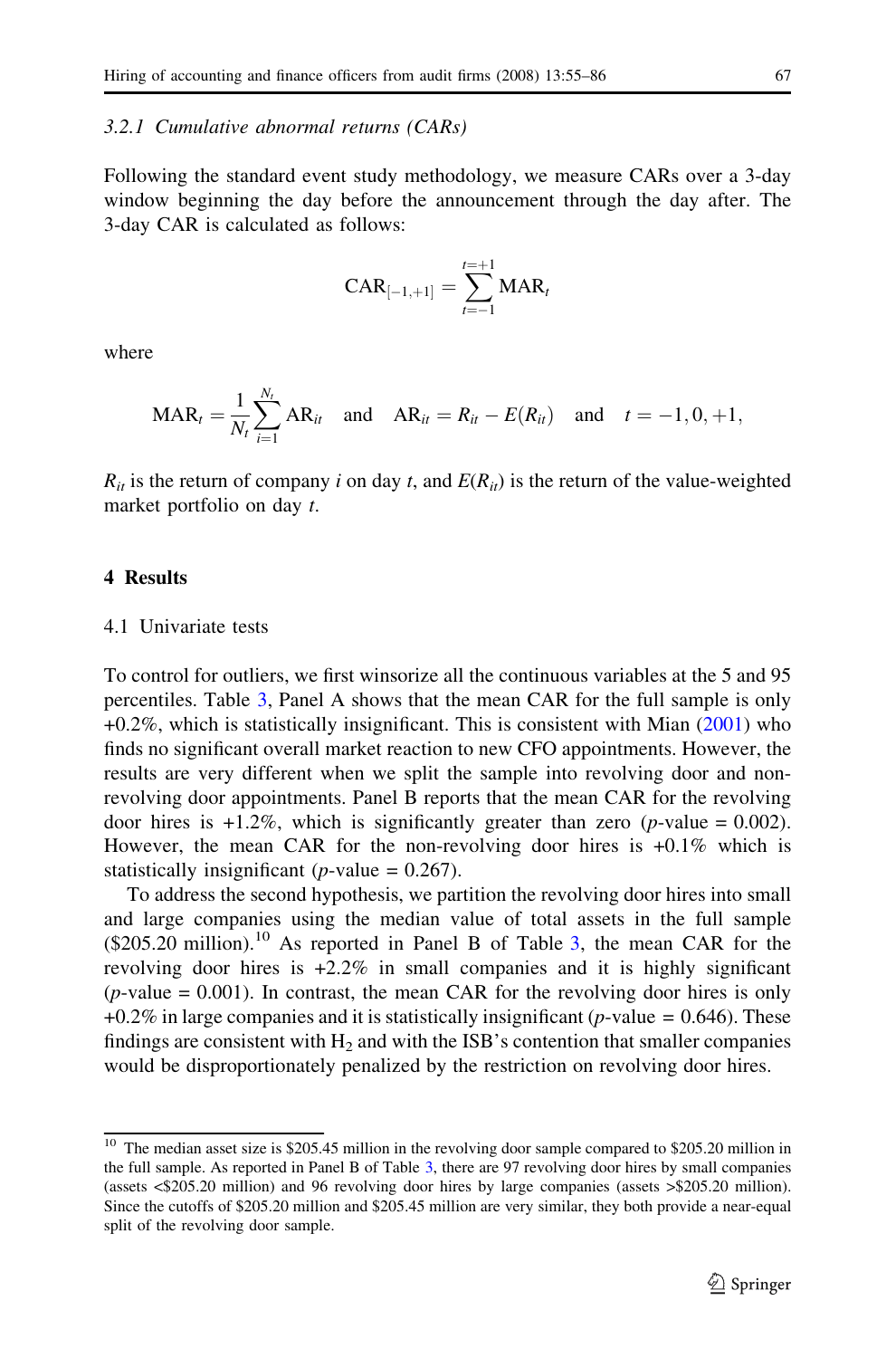<span id="page-13-0"></span>

| <b>Table 3</b> Three-day $[-1 \text{ to } +1]$ cumulative abnormal returns (CAR). Day 0 is the date that the appointment of the accounting/finance officer is first announced                                                                                                                                                                                                                                                                                                                                                                                                                             |                               |                                 |               |                |
|-----------------------------------------------------------------------------------------------------------------------------------------------------------------------------------------------------------------------------------------------------------------------------------------------------------------------------------------------------------------------------------------------------------------------------------------------------------------------------------------------------------------------------------------------------------------------------------------------------------|-------------------------------|---------------------------------|---------------|----------------|
|                                                                                                                                                                                                                                                                                                                                                                                                                                                                                                                                                                                                           | Mean CAR (two-tailed p-value) | Median CAR (two-tailed p-value) | 5% percentile | 95% percentile |
| for the full sample $(n = 3, 176)$<br>Panel A: Descriptive statistics                                                                                                                                                                                                                                                                                                                                                                                                                                                                                                                                     | $+0.002(0.074)$               | $-0.001(0.736)$                 | $-0.114$      | $+0.131$       |
| Panel B: Revolving door versus non-revolving door hires<br>(60<br>"Revolving door" hires $(n = 1$                                                                                                                                                                                                                                                                                                                                                                                                                                                                                                         | $+0.012(0.002)$               | $+0.006(0.084)$                 | $-0.077$      | $+0.131$       |
| $= 2,983$<br>"Non-revolving door" hires $(n)$                                                                                                                                                                                                                                                                                                                                                                                                                                                                                                                                                             | $+0.001(0.267)$               | $-0.001(0.421)$                 | $-0.114$      | $+0.130$       |
| "Revolving door" hires by small companies ( $n = 97$ )                                                                                                                                                                                                                                                                                                                                                                                                                                                                                                                                                    | $+0.022(0.001)$               | $+0.017(0.008)$                 | $-0.079$      | $+0.131$       |
| "Revolving door" hires by large companies ( $n = 96$ )                                                                                                                                                                                                                                                                                                                                                                                                                                                                                                                                                    | $+0.002(0.646)$               | $-0.001(0.919)$                 | $-0.072$      | $+0.088$       |
| "Non-revolving door" hires by small companies $(n = 1,493)$ "                                                                                                                                                                                                                                                                                                                                                                                                                                                                                                                                             | $+0.002(0.309)$               | $-0.002(0.352)$                 | $-0.114$      | $+0.131$       |
| "Non-revolving door" hires by large companies $(n = 1,490)$                                                                                                                                                                                                                                                                                                                                                                                                                                                                                                                                               | $+0.001(0.617)$               | $-0.000(0.856)$                 | $-0.092$      | $+0.101$       |
| Panel C: CPA experience versus no CPA experience hires                                                                                                                                                                                                                                                                                                                                                                                                                                                                                                                                                    |                               |                                 |               |                |
| 1,141)<br>"CPA experience" hires $(n =$                                                                                                                                                                                                                                                                                                                                                                                                                                                                                                                                                                   | $+0.002(0.171)$               | $+0.001(0.679)$                 | $-0.114$      | 0.131          |
| "No CPA experience" hires $(n = 2,035)$                                                                                                                                                                                                                                                                                                                                                                                                                                                                                                                                                                   | $+0.002(0.233)$               | $-0.001(0.451)$                 | $-0.108$      | 0.128          |
| "CPA experience" hires by small companies $(n = 645)$                                                                                                                                                                                                                                                                                                                                                                                                                                                                                                                                                     | $+0.003(0.199)$               | $+0.001(0.637)$                 | $-0.114$      | $+0.131$       |
| "CPA experience" hires by large companies ( $n = 496$ )                                                                                                                                                                                                                                                                                                                                                                                                                                                                                                                                                   | $+0.001(0.589)$               | $+0.000(0.964)$                 | $-0.100$      | $+0.101$       |
| "No CPA experience" hires by small companies $(n = 945)$                                                                                                                                                                                                                                                                                                                                                                                                                                                                                                                                                  | $+0.003(0.204)$               | $-0.001(0.474)$                 | $-0.114$      | $+0.131$       |
| "No CPA experience" hires by large companies $(n = 1,090)$                                                                                                                                                                                                                                                                                                                                                                                                                                                                                                                                                | $+0.001(0.731)$               | $-0.001(0.739)$                 | $-0.088$      | $+0.099$       |
| The <i>p</i> -values for the mean CARs are obtained under the hypothesis that the means are zero. The <i>p</i> -values for the median CARs are obtained under the hypothesis that the<br>proportions of positive (negative) signs are one-half. The "revolving door" sample consists of officers who are hired directly from companies' own audit firms. The "CPA<br>experience" sample consists of officers who previously worked for audit firms. A company is classified as small (large) if total assets are less (greater) than the median<br>$205.20$ million<br>value in the full sample (i.e., \$ |                               |                                 |               |                |
| CAR = $\sum_{t=1}^{t=+1}$ MAR, where MAR, = $\frac{N_t}{N_t}$ and AR <sub>ti</sub> = $R_{it} - E(R_{it})$ and $t = -1, 0, +1$ . $R_{it}$ = the return of company <i>i</i> on day <i>t</i> . $E(R_{it})$ = the return of the value-weighted $t = -1$ .<br>Variable definitions:                                                                                                                                                                                                                                                                                                                            |                               |                                 |               |                |
|                                                                                                                                                                                                                                                                                                                                                                                                                                                                                                                                                                                                           |                               |                                 |               |                |

market portfolio on day t. Cumulative abnormal returns are winsorized at the 5 and 95 percentiles in order to control for outliers

 $\underline{\textcircled{\tiny 2}}$  Springer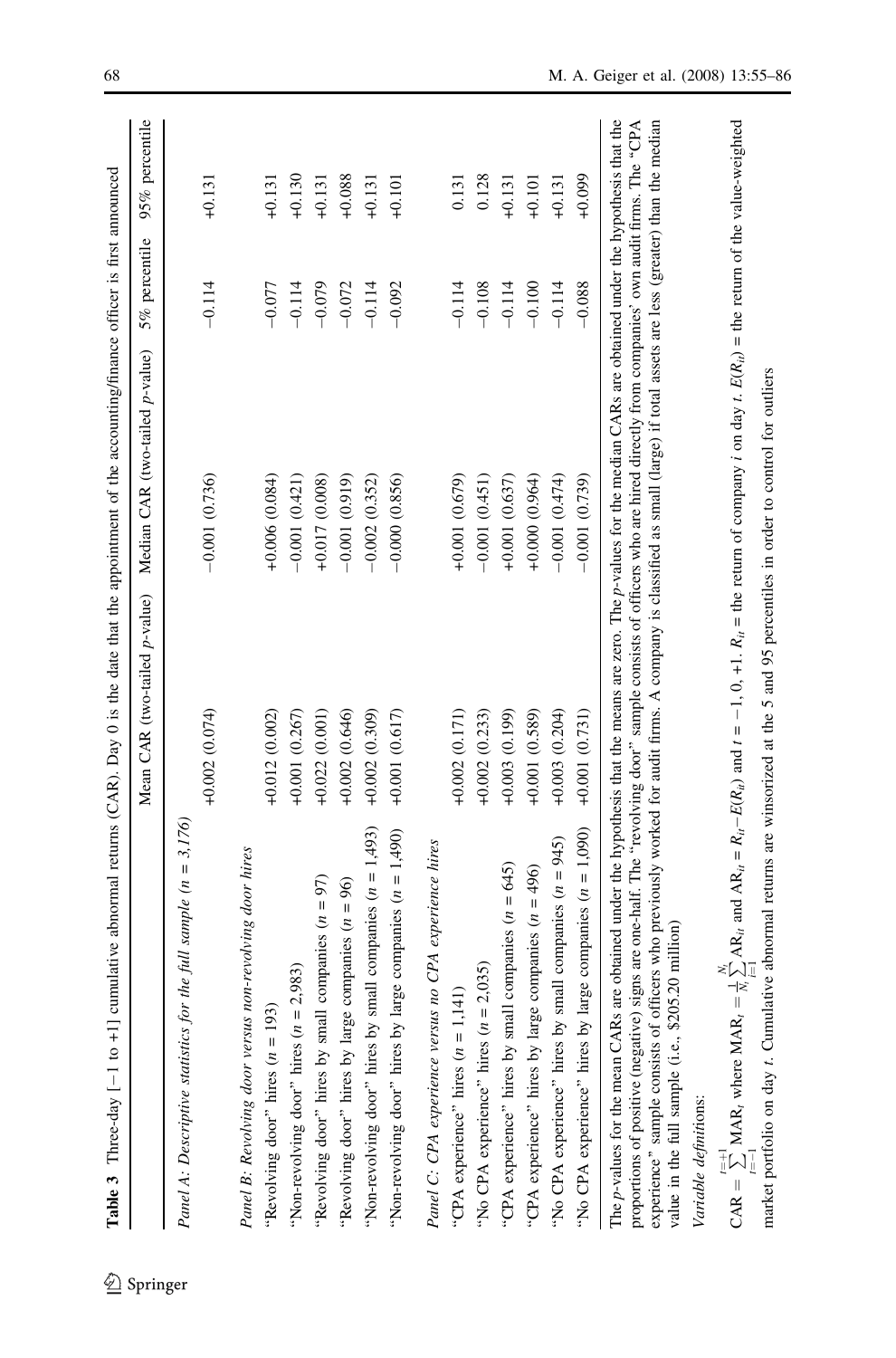To determine whether the positive market reaction to revolving door hires is really due to the revolving door, or just to appointments of individuals with Big Five experience, we examine whether the market reacts positively to the appointment of an officer with CPA experience. Panel C reports that the mean CAR is  $+0.2\%$ (*p*-value = 0.171) for the 1,141 hires that have CPA experience compared to  $+0.2\%$ for the 2,035 hires without experience  $(p$ -value = 0.233).<sup>11</sup> Untabulated tests indicate that the market reactions of +0.2% and +0.2% are not significantly different. Additionally, the mean CARs for CPA experience and non-CPA experience range from  $+0.1\%$  to  $+0.3\%$  among large and small companies, and none are significantly different from zero. Thus, the market does not provide a stock price reward to companies that simply hire individuals with prior CPA experience. Taken together, these univariate results suggest that the market reacts positively to revolving door appointments, and this reaction is not driven by CPA experience per se.

# 4.2 Multivariate tests

# 4.2.1 Tests of  $H_I$

To investigate whether the market reactions are driven by systematic differences between the revolving door and non-revolving door samples, we control for other factors in our multivariate tests. In these regressions, we assess the effect of revolving door hires on CARs after controlling for company-specific factors as well as characteristics of the individual. Company-specific controls include those for financial health, growth opportunities, firm age and size.<sup>12</sup> We control for financial health because the market may be more concerned about the appointment of a new officer if the company is less financially healthy (Brickley, [2003\)](#page-30-0). Thus, we include profitability (ROA) and level of financial debt (LEVERAGE) in our models and expect a positive association for ROA and a negative association for LEVERAGE.

Additionally, an auditor may have stronger incentives to join a client that has good future growth prospects and the market's reaction to a new appointment may also be affected by the company's growth opportunities. We control for this possibility by using the book-to-market ratio, which is negatively related to the market's assessment of the company's growth potential (Chang, Chen, Liao, & Mishra, [2006](#page-30-0); Gaver & Gaver, [1993\)](#page-31-0). The book-to-market variable (BM) equals the book value of equity at the year-end divided by the company's market value at the end of the month preceding the announcement. It is also possible that the market's reaction to the hiring of a new financial reporting executive may be affected by the age of the company, so we account for this potential effect by including the age (AGE) of the hiring company as an additional control. We determine the age of the

<sup>&</sup>lt;sup>11</sup> Untabulated analyses also reveal that the mean CAR for the 948 non-revolving door hires with CPA experience is +0.1%, which is not significantly different from zero.

<sup>&</sup>lt;sup>12</sup> Unless otherwise noted, our financial statement variables are taken from the financial statements immediately after the officer's appointment due to the unavailability of this data immediately before the appointment for several of the smaller companies in our sample.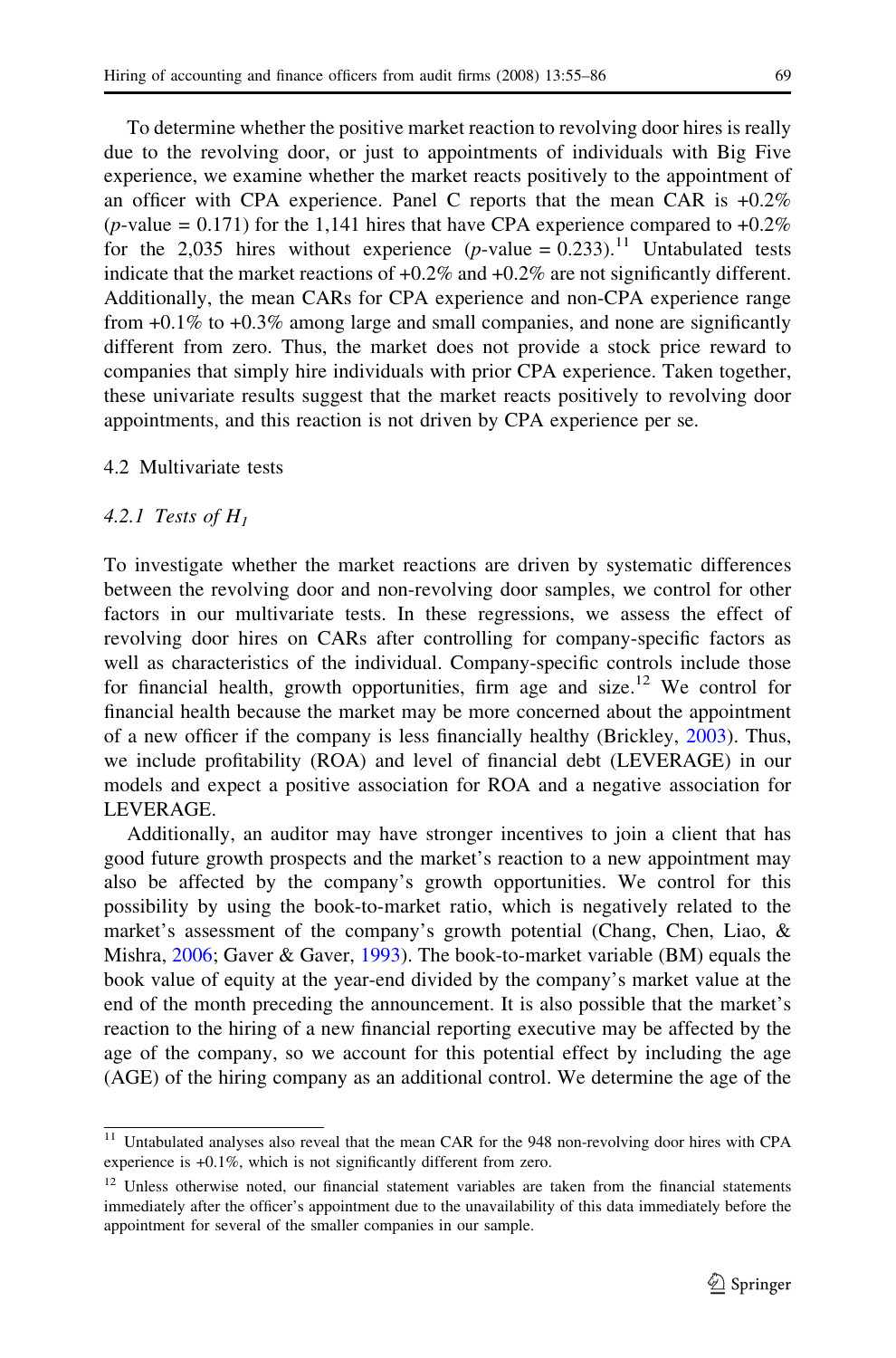company as the number of years they have been listed on Compustat at the time of the hiring announcement. We also include a control for company size because we hypothesize that the market reaction to revolving door hires is significantly more positive (or less negative) for smaller companies  $(H<sub>2</sub>)$ . Our company size variable is the log of total assets  $(Ln(ASSETS))$ .<sup>13</sup>

Along with the company-specific controls, our regressions include controls for appointee characteristics that are disclosed in the press announcements. Specifically, we control for the title of the officer's new position (CFO or not), whether the officer had prior CPA experience with a Big Five firm (CPA\_EXPERIENCE), whether the new officer was formerly a partner with a Big Five firm (PARTNER), and his or her gender (FEMALE). We include an indicator variable for the title of CFO because prior studies focus upon CFO appointments (Geiger & North, [2006;](#page-31-0) Mian, [2001\)](#page-31-0) and because CFO is the most prevalent title among accounting and finance officers. Similarly, we include indicator variables for prior CPA experience and the former position of partner to control for the public accounting experience of the newly appointed executive. Farrell and Hersch [\(2005](#page-30-0)) argue that the market reaction may be more positive for female hires than for male hires if companies are perceived to be discriminating against women in their hiring decisions. Therefore, following Farrell and Hersch ([2005](#page-30-0)), we include an indicator variable for the gender of the newly hired officer.

Table [4](#page-16-0) presents a correlation matrix for all the independent variables. As would be expected, we find high positive correlations (that is, above .30) between the CPA\_EXPERIENCE, PARTNER and REVOLVING\_DOOR variables. We also find high positive correlations between Ln(ASSETS), Ln(AGE), and ROA, indicating that the larger companies in our study are also older and more profitable. However, none of these correlations are above .48, and the correlations among the remaining variables are relatively low, and all are below .30.

Table [5](#page-17-0) presents the univariate comparisons of the independent variables between the revolving door and non-revolving door samples. As noted in the table, we find that the revolving door companies are significantly younger  $(t\text{-}statis-)$ tic  $= -3.70$ ), have higher ROAs (*t*-statistic  $= 3.26$ ), have higher growth opportunities (that is, lower mean BM) (*t*-statistic  $= -2.43$ ), and they are slightly less likely to title the new individual as CFO  $(t\text{-statistic} = -1.70)$  than the nonrevolving door hiring companies. This suggests that auditors tended to join young clients that had good earnings and growth opportunities, consistent with the idea that a revolving door appointment may signal positive news about the company's future prospects. We find no systematic differences between the two samples with respect to size, amount of financial leverage, or the gender of the individual hired. We control for all these firm and individual characteristics in our multivariate regressions.

The multivariate results are reported in Table [6.](#page-18-0) The standard errors in the regressions are adjusted for the fact that some companies have multiple officer

<sup>&</sup>lt;sup>13</sup> If we control for size using market capitalization rather than total assets the market reaction to revolving door hires remains significantly positive  $(t\text{-statistic} = 2.00)$ .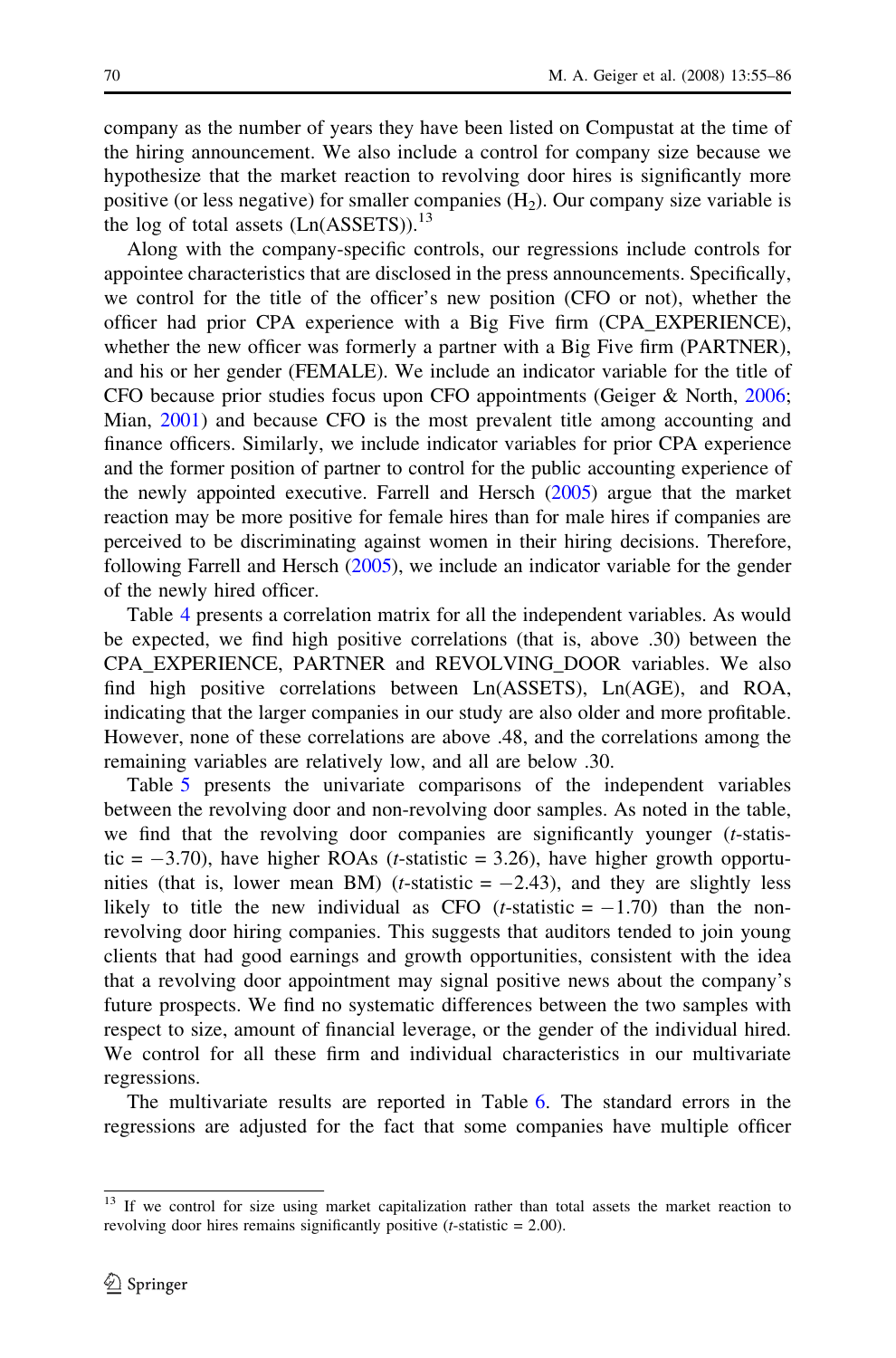<span id="page-16-0"></span>

|                                                                                                                                                                                                                                                                                                                                     |                 | نہ<br>          | 2.              |                 | n               | G.                               |                 | ∞ं                            | o,             |
|-------------------------------------------------------------------------------------------------------------------------------------------------------------------------------------------------------------------------------------------------------------------------------------------------------------------------------------|-----------------|-----------------|-----------------|-----------------|-----------------|----------------------------------|-----------------|-------------------------------|----------------|
| I. REVOLVING_DOOR                                                                                                                                                                                                                                                                                                                   | 1.000(.)        |                 |                 |                 |                 |                                  |                 |                               |                |
| 2. Ln(ASSETS)                                                                                                                                                                                                                                                                                                                       | 0.002(0.891)    | 1.000(.)        |                 |                 |                 |                                  |                 |                               |                |
| 3. Ln(AGE)                                                                                                                                                                                                                                                                                                                          | $-0.066(0.000)$ | 0.454(0.000)    | 1.000(.)        |                 |                 |                                  |                 |                               |                |
| 4. ROA                                                                                                                                                                                                                                                                                                                              | 0.058(0.001)    | 0.400(0.000)    | 0.218 (0.000)   | 1.000(.)        |                 |                                  |                 |                               |                |
| 5. LEVERAGE                                                                                                                                                                                                                                                                                                                         | 0.029(0.103)    | 0.285(0.000)    | 0.133(0.000)    | 0.031(0.077)    | 1.000(.)        |                                  |                 |                               |                |
| 6. BM                                                                                                                                                                                                                                                                                                                               | $-0.043(0.015)$ | 0.051 (0.000)   | 0.100(0.000)    | $-0.099(0.000)$ | 0.093(0.000)    | 1.000(.)                         |                 |                               |                |
| $7.$ CFO                                                                                                                                                                                                                                                                                                                            | $-0.030(0.088)$ | $-0.293(0.000)$ | $-0.246(0.000)$ | $-0.154(0.000)$ | $-0.101(0.000)$ | $-0.005(0.776)$                  | 1.000(.)        |                               |                |
| 8. FEMALE                                                                                                                                                                                                                                                                                                                           | $-0.009(0.608)$ | 0.024(0.183)    | 0.030(0.087)    | $-0.006(0.753)$ | $-0.017(0.351)$ | 0.001(0.964)                     | $-0.111(0.000)$ | 1.000(.)                      |                |
| 9. CPA_EXPERIENCE                                                                                                                                                                                                                                                                                                                   | 0.340(0.000)    | $-0.111(0.000)$ | $-0.066(0.000)$ | 0.000 (0.993)   | $-0.010(0.562)$ | $-0.025(0.158)$                  |                 | $0.075(0.000)$ -0.005 (0.771) | 1.000(.)       |
| 10. PARTNER                                                                                                                                                                                                                                                                                                                         | 0.477 (0.000)   | 0.078 (0.000)   | $-0.030(0.087)$ | 0.035(0.051)    |                 | $0.028$ (0.111) $-0.044$ (0.014) | 0.032(0.069)    | $-0.052(0.003)$               | 0.0399 (0.000) |
| Variable definitions:                                                                                                                                                                                                                                                                                                               |                 |                 |                 |                 |                 |                                  |                 |                               |                |
| REVOLVING_DOOR = one if the accounting/finance officer is hired from the company's external audit firm (zero otherwise). ASSETS = Total assets (8 million).                                                                                                                                                                         |                 |                 |                 |                 |                 |                                  |                 |                               |                |
| assets. BM = book-to-market ratio (market values are measured at the end of the month preceding the officer's appointment date; book values are measured at the end of<br>AGE = Company's age measured as the number of years that the company is recorded on Compustat. ROA = Net income/total assets. LEVERAGE = Total debt/total |                 |                 |                 |                 |                 |                                  |                 |                               |                |
| the fiscal year). CFO = one if the newly appointed accounting/finance officer has the title chief financial officer (zero otherwise). FEMALE = one if the newly appointed                                                                                                                                                           |                 |                 |                 |                 |                 |                                  |                 |                               |                |
| accounting/finance officer is female (zero otherwise). CPA_EXPERIENCE = one if the accounting/finance officer previously worked for an audit firm (zero otherwise).                                                                                                                                                                 |                 |                 |                 |                 |                 |                                  |                 |                               |                |

PARTNER = one if the newly appointed accounting/finance officer was formerly a partner or senior partner at an audit firm (zero otherwise). The continuous variables are

PARTNER = one if the newly appointed accounting/finance officer was formerly a partner or senior partner at an audit firm (zero otherwise). The continuous variables are

winsorized at the 5 and 95 percentiles to control for outliers

winsorized at the 5 and 95 percentiles to control for outliers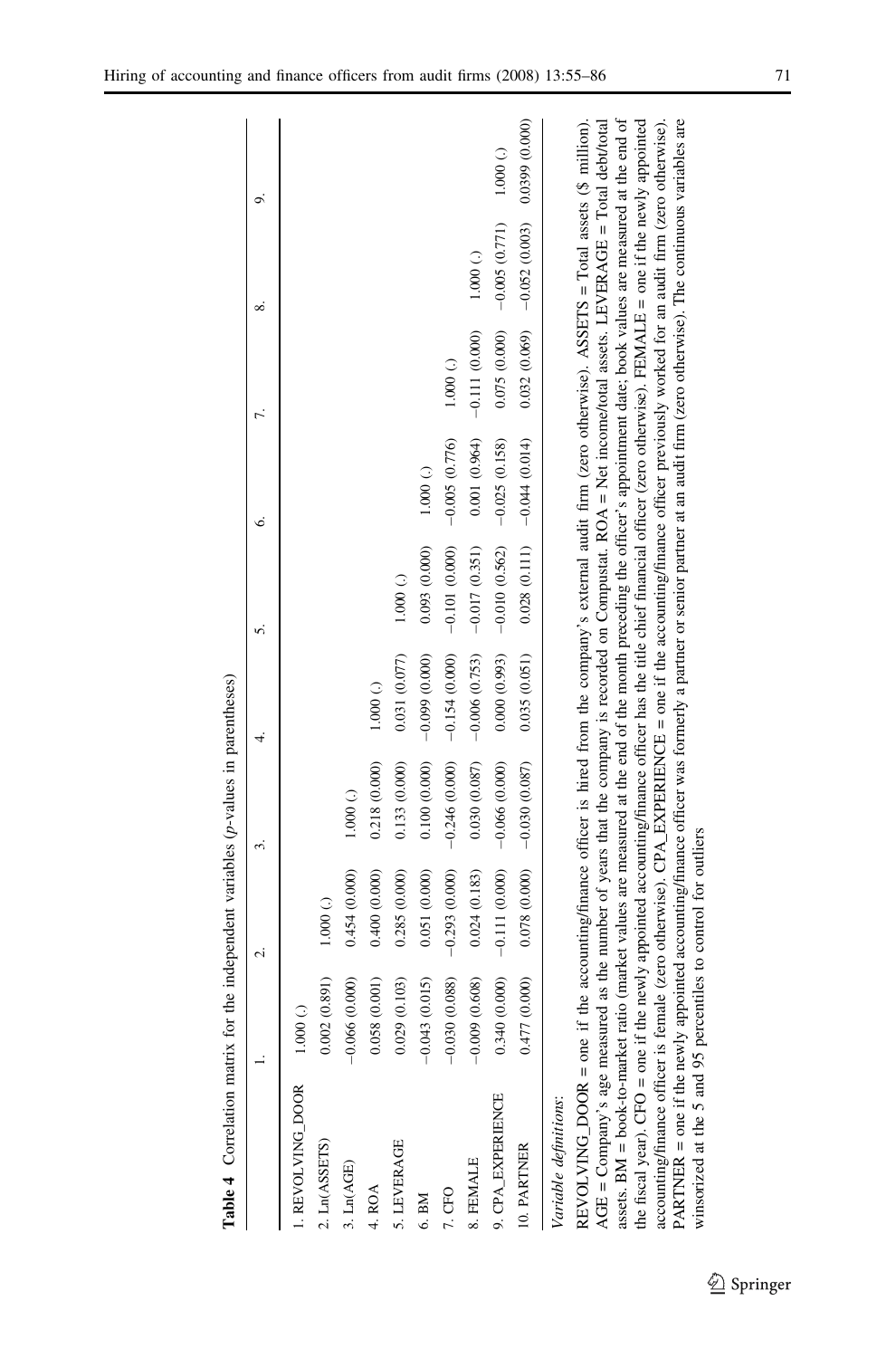|                 | "Revolving door" hires<br>$(n = 193)$ | "Non-revolving door"<br>hires $(n = 2,983)$ | Tests for significant<br>differences in means |
|-----------------|---------------------------------------|---------------------------------------------|-----------------------------------------------|
| Ln(ASSETS)      |                                       |                                             |                                               |
| Mean            | 5.495                                 | 5.477                                       | $t$ -statistic = 0.14                         |
| Std. dev.       | 1.937                                 | 1.772                                       |                                               |
| Ln(AGE)         |                                       |                                             |                                               |
| Mean            | 2.004                                 | 2.251                                       | <i>t</i> -statistic = $-3.70***$              |
| Std. dev.       | 1.946                                 | 0.889                                       |                                               |
| <b>ROA</b>      |                                       |                                             |                                               |
| Mean            | $-0.032$                              | $-0.091$                                    | <i>t</i> -statistic = $3.26$                  |
| Std. dev.       | 0.190                                 | 0.245                                       |                                               |
| <b>LEVERAGE</b> |                                       |                                             |                                               |
| Mean            | 0.264                                 | 0.239                                       | <i>t</i> -statistic = $1.63$                  |
| Std. dev.       | 0.206                                 | 0.208                                       |                                               |
| <b>BM</b>       |                                       |                                             |                                               |
| Mean            | 0.489                                 | 0.581                                       | <i>t</i> -statistic = $-2.43**$               |
| Std. dev.       | 0.455                                 | 0.518                                       |                                               |
| <b>CFO</b>      |                                       |                                             |                                               |
| Mean            | 0.689                                 | 0.745                                       | <i>t</i> -statistic = $-1.70*$                |
| Std. dev.       | 0.464                                 | 0.436                                       |                                               |
| <b>FEMALE</b>   |                                       |                                             |                                               |
| Mean            | 0.078                                 | 0.089                                       | <i>t</i> -statistic = $-0.51$                 |
| Std. dev.       | 0.268                                 | 0.284                                       |                                               |

<span id="page-17-0"></span>Table 5 Characteristics of the "revolving door" and "non-revolving door" hires

\*\*\* Significant at the 1% level (two-tailed). \*\* Significant at the 5% level (two-tailed). \* Significant at the 10% level (two-tailed)

#### Variable definitions:

ASSETS = Total assets  $(\$$  million). AGE = Company's age measured as the number of years that the company is recorded on Compustat. ROA = Net income/total assets. LEVERAGE = Total debt/total assets. BM = book-to-market ratio (market values are measured at the end of the month preceding the officer's appointment date; book values are measured at the end of the fiscal year). CFO = one if the newly appointed accounting/finance officer has the title chief financial officer (zero otherwise). FE-MALE = one if the newly appointed accounting/finance officer is female (zero otherwise). The continuous variables are winsorized at the 5 and 95 percentiles to control for outliers

appointments during the  $1985-2002$  sample period.<sup>14</sup> The results in column 1 indicate that the CARs for revolving door appointments are significantly more positive than the CARs of non-revolving door hires (*t*-statistic = 2.02,  $p < .05$ ).

<sup>&</sup>lt;sup>14</sup> Within the sample as a whole, there are 1,806 companies with one appointment, 438 with two appointments, 112 with three appointments, 23 with four, 8 with five, 3 with six and 1 company with eight appointments. Within the revolving door sub-sample, there are 187 companies with one revolving door hire and 3 companies with two revolving door hires. As a sensitivity test, we estimate the models in Table [6](#page-18-0) using the sub-sample of 1,806 companies that make just one appointment. In these reducedsample regressions the REVOLVING\_DOOR coefficient is positive and significant at  $p < .10$  (tstatistic = 1.76) and the REVOLVING\_DOOR\*SMALL coefficient is positive and significant at  $p < .05$  $(t\text{-statistic} = 2.08)$ .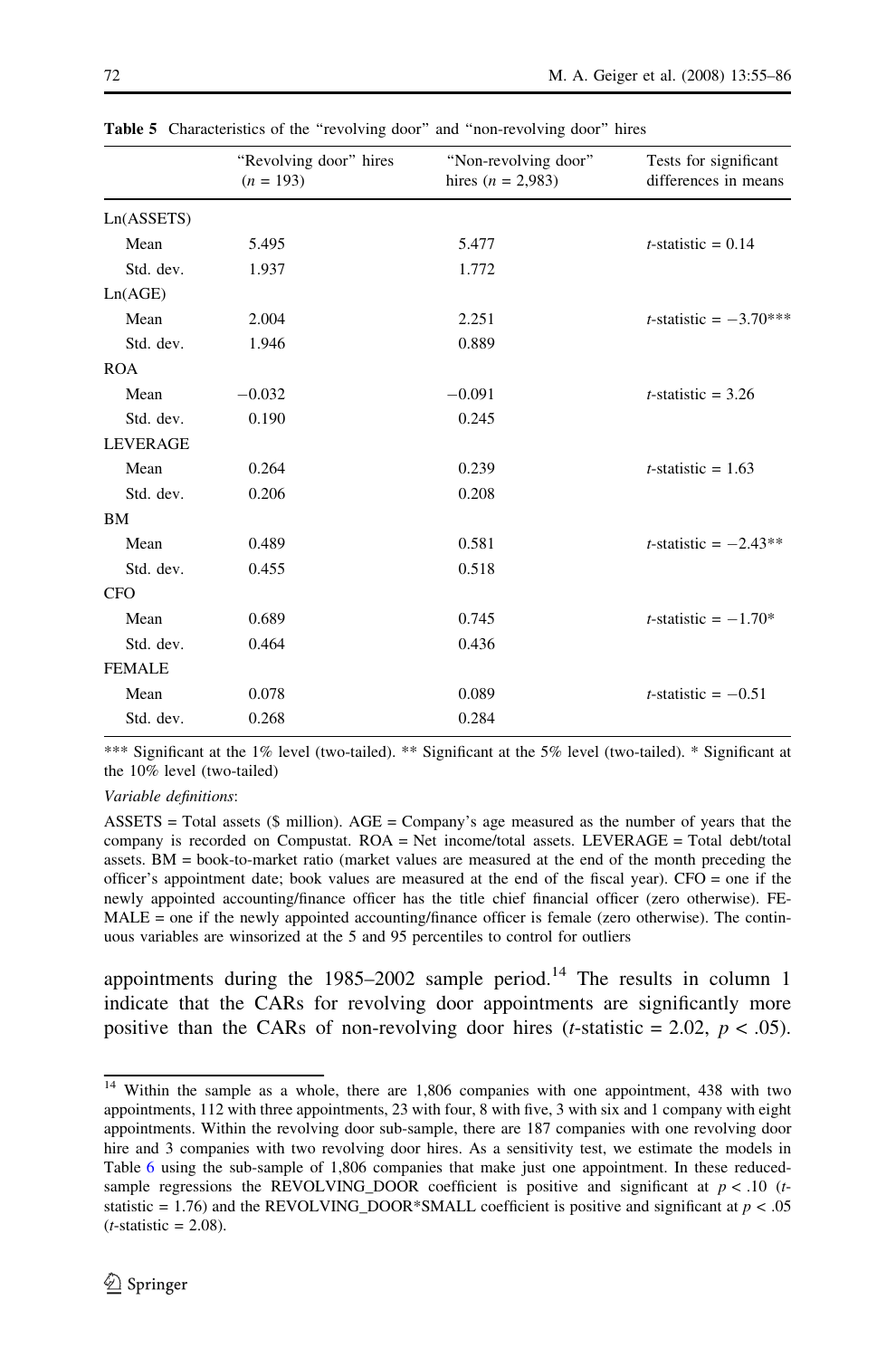| REVOLVING DOOR        | $0.010(2.02)$ **  | $-0.001(-0.24)$   |
|-----------------------|-------------------|-------------------|
| REVOLVING DOOR*SMALL  |                   | $0.020(2.49)$ **  |
| <b>SMALL</b>          |                   | 0.004(1.48)       |
| Ln(ASSETS)            | $-0.001(-1.31)$   |                   |
| Ln(AGE)               | 0.001(0.49)       | 0.001(0.65)       |
| <b>ROA</b>            | $0.015(2.66)$ *** | $0.014(2.71)$ *** |
| <b>LEVERAGE</b>       | $-0.008(-1.44)$   | $-0.007(-1.34)$   |
| <b>BM</b>             | 0.003(1.41)       | 0.003(1.43)       |
| <b>CFO</b>            | $-0.001(-0.60)$   | $-0.002(-0.65)$   |
| <b>FEMALE</b>         | 0.000(0.00)       | $-0.000(-0.04)$   |
| <b>CPA EXPERIENCE</b> | $-0.002(-0.67)$   | $-0.002(-0.80)$   |
| <b>PARTNER</b>        | 0.003(0.74)       | 0.006(1.23)       |
| Intercept             | 0.008(1.51)       | 0.000(0.03)       |
| <b>Observations</b>   | 3,176             | 3,176             |
| $R^2$ (%)             | 0.68              | 0.91              |

<span id="page-18-0"></span>Table 6 Multivariate regressions of 3-day cumulative abnormal returns (CAR) (*t*-statistics are shown in parentheses)

\*\*\* Significant at the 1% level (two-tailed). \*\* Significant at the 5% level (two-tailed). The standard errors are adjusted for multiple observations relating to a given company

Variable definitions:

 $CAR = \sum_{i=+1}^{t=+1}$  $\sum_{t=-1}^{t=+1}$  MAR<sub>t</sub> where MAR<sub>t</sub> =  $\frac{1}{N_t} \sum_{i=1}^{N_t}$  $\sum_{i=1}$  AR<sub>it</sub> and AR<sub>it</sub> =  $R_{it}$  –  $E(R_{it})$  and  $t = -1, 0, +1$ .  $R_{it}$  = the return of company i on day t.  $E(R_{ii})$  = the return of the value-weighted market portfolio on day t. RE-VOLVING\_DOOR = one if the accounting/finance officer is hired from the company's external audit firm (zero otherwise). ASSETS = Total assets (\$ million). AGE = Company's age measured as the number of years that the company is recorded on Compustat. ROA = Net income/total assets. LEVERAGE = Total debt/total assets.  $BM =$  book-to-market ratio (market values are measured at the end of the month preceding the officer's appointment date; book values are measured at the end of the fiscal year). CFO = one if the newly appointed accounting/finance officer has the title chief financial officer (zero otherwise). FEMALE = one if the newly appointed accounting/finance officer is female (zero otherwise). CPA\_EXPERIENCE = one if the accounting/finance officer previously worked for an audit firm (zero otherwise). PARTNER = one if the newly appointed accounting/finance officer was formerly a partner or senior partner at an audit firm (zero otherwise). The continuous variables are winsorized at the 5 and 95 percentiles in order to control for outliers

Therefore, the revolving door announcements elicited a larger positive reaction than did the announcements of non-revolving door hires, even after controlling for other factors associated with the hiring company or the individual. The regressions also indicate that ROA is positively related to the market reaction (*t*-statistic = 2.66,  $p < .01$ ). This result suggests that the market reaction to appointing new financial reporting executives was more positive for more profitable companies. While the revolving door and ROA variables are significant, the other control variables are insignificant.<sup>15</sup> The insignificant coefficients for CPA\_EXPERIENCE and PARTNER indicate that, on average, the market did not

<sup>&</sup>lt;sup>15</sup> The insignificant FEMALE coefficient is consistent with evidence in Farrell and Hersch [\(2005\)](#page-30-0) that the market does not value female and male appointments differently.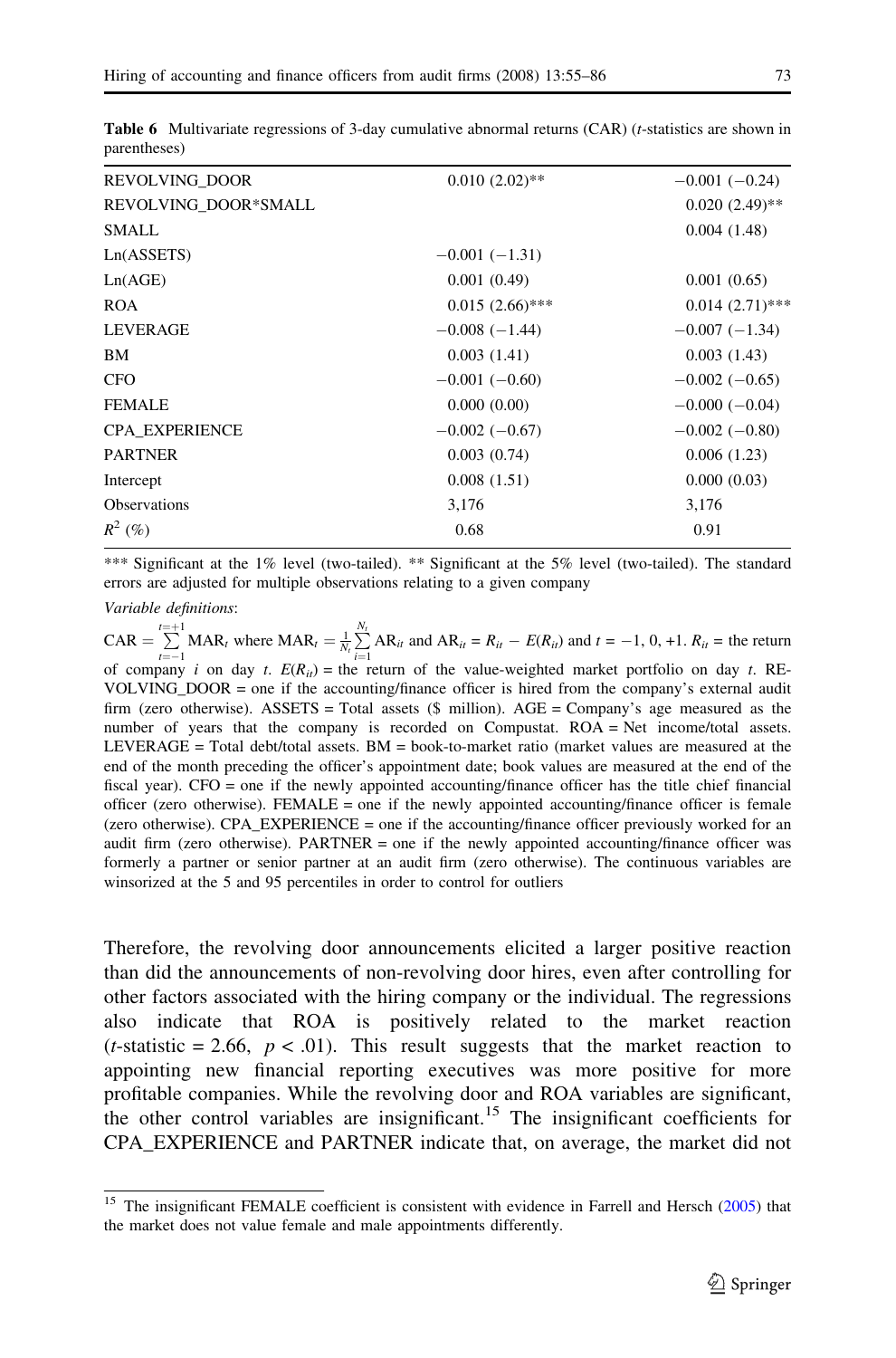react to the officer's CPA experience or former position. In sum, these regression results suggest that the positive share price response is related to the announcement of a revolving door hire and not to other characteristics of the hired officers or of the hiring companies.

Our finding of a positive market reaction to revolving door hires is particularly striking in light of earlier research that found no aggregate price reaction to new CFO appointments (Mian, [2001\)](#page-31-0). However, our study is the first to specifically examine the market reaction to revolving door announcements, and our finding that there is a significant positive response is a valuable contribution in the assessment of this recently disallowed practice.

# 4.2.2 Tests of  $H<sub>2</sub>$

To test whether the market reaction to revolving door hires is more positive for small companies, we create a small company dummy variable (SMALL) which equals one (zero) if total assets are less (greater) than the sample median (\$205.2 million). In column 2 of Table [6,](#page-18-0) we add the small company indicator variable (SMALL) and its interaction with the revolving door variable (REVOL-VING\_DOOR\*SMALL). In this expanded regression, the coefficient on the interaction variable is positive and significant (*t*-statistic = 2.49,  $p < .05$ ).<sup>16</sup> Therefore, consistent with  $H_2$ , the market reacted more positively to revolving door appointments by small companies, even after controlling for other firm and individual characteristics.<sup>17</sup> The results of our control variables are similar to column 1. In sum, the results suggest that small public companies were rewarded by the market for hiring accounting and finance officers directly from their external audit firms.<sup>18</sup> However, the SOX restriction means that this source of hiring financial reporting executives is no longer available.

<sup>&</sup>lt;sup>16</sup> The SEC Advisory Committee on Small Public Companies defines "Smaller Companies" as those with less than \$787.1 million in market capitalization. If we use this market capitalization criterion instead of median asset size to indicate small companies in our sample, we obtain similar results. Specifically, the REVOLVING\_DOOR\*SMALL coefficient in the expanded regression remains positive and significant ( $t$ -statistic = 1.87). Similarly, if we partition the sample using the median value of market capitalization (\$182.9 million), the REVOLVING\_DOOR\*SMALL coefficient remains positive and significant (*t*-statistic  $= 1.88$ ).

<sup>&</sup>lt;sup>17</sup> Alternatively, if we divide our samples into small firms and large firms and re-estimate the regression model in Column 1 of Table [6](#page-18-0) for each of the sub-samples we obtain consistent results. Specifically, the positive market reaction to revolving door appointments is statistically significant for the small company regression ( $p < .05$ ; t-statistic = 2.34), but it is insignificant for the large company regression ( $t$ -statistic = 1.10). In addition, we find a significant positive reaction when small companies hire partners ( $p < .05$ ; t-statistic = 2.71) but not when large companies hire partners (t-statistic  $= -1.72$ ). Results of the other control variables are substantively the same as those reported in Column 1 of Table [6.](#page-18-0)

<sup>&</sup>lt;sup>18</sup> Using a 2-day event window (0 to +1) and a 4-day event window ( $-1$  to +2) also produces similar results. The REVOLVING\_DOOR\*SMALL coefficient is positive and significant both for the 2-day event window (*t*-statistic = 2.13) and for the 4-day event window (*t*-statistic = 2.35).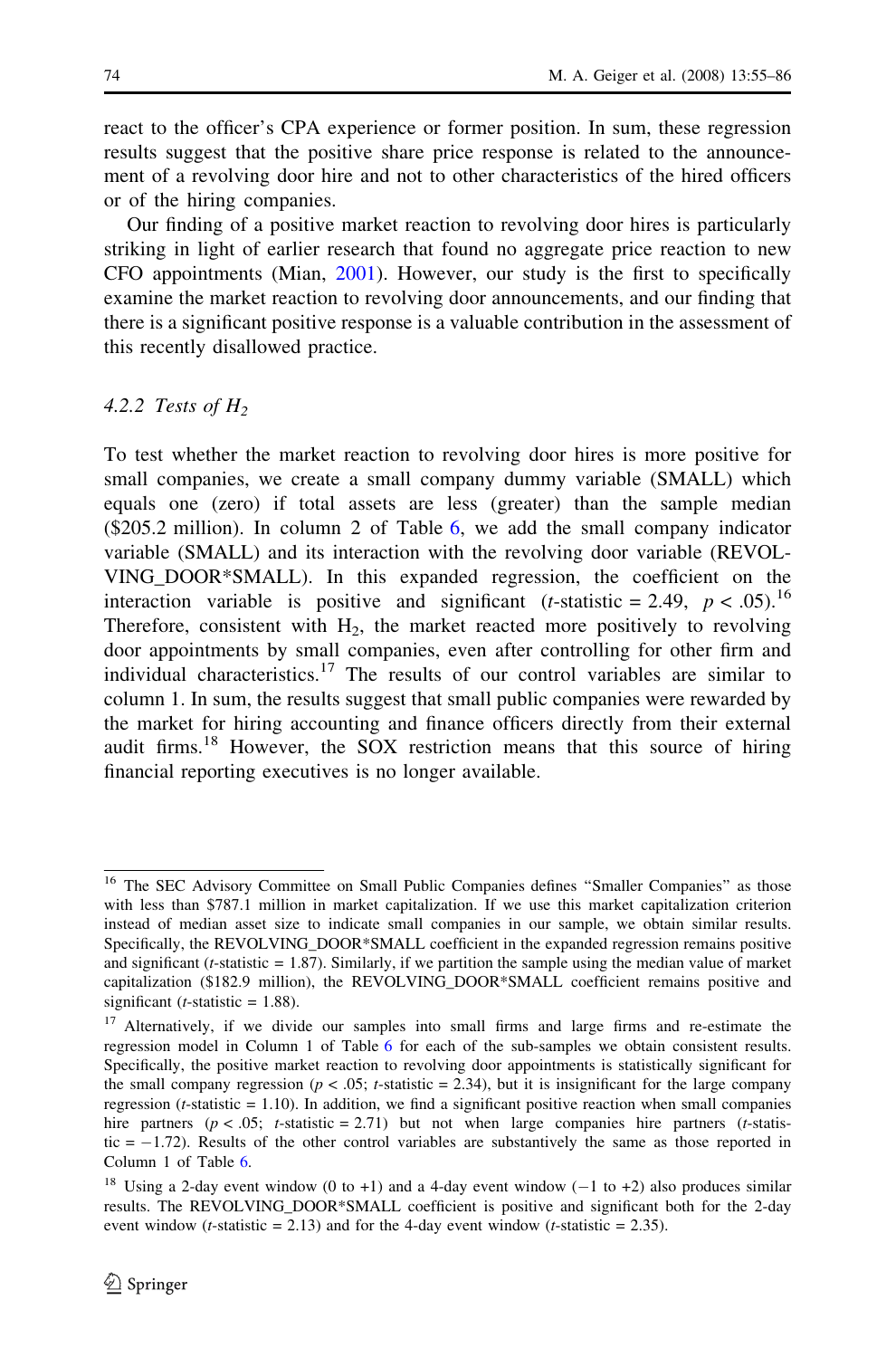#### 4.3 Revolving door hires and credible financial reporting

The positive market reaction to revolving door hires captures the market's joint assessment of (1) any possible impairment to the credibility of audited financial statements, (2) the qualities that the newly appointed officer brings to the company, and (3) a possible signal regarding the future prospects of the hiring company. While the net effect of these conflicting assessments is found to be positive, it can be argued that, nevertheless, the SOX restriction on revolving door hires was necessary to protect the credibility of audited financial statements. To assess this argument we provide additional evidence on the effect of revolving door appointments on the quality of financial statements.

# 4.3.1 Abnormal accruals

As previously noted, prior studies have examined the issuance of going-concern opinions (Lennox, [2005\)](#page-31-0) and reported abnormal accruals (Dowdell & Krishnan, [2004;](#page-30-0) Geiger et al., [2005;](#page-31-0) Menon & Williams, [2004](#page-31-0)) to determine whether revolving door hires impair financial reporting quality. However, the samples assessed in these studies are fairly disparate and may include hires that were not explicitly targeted by SOX. To provide additional, more direct evidence on the likely effects of SOX, we examine whether the sample of revolving door hiring firms subsequently report higher levels of discretionary accruals than do the nonrevolving door hiring firms. If revolving door hires negatively impact the credibility of financial reporting, we would expect that firms hiring these individuals would report higher levels of signed discretionary accounting accruals (Geiger & North, [2006;](#page-31-0) Menon & Williams, [2004\)](#page-31-0) after these new individuals assume their new roles.

Following prior research, we use the modified cross-sectional Jones ([1991\)](#page-31-0) model introduced by DeFond and Jiambalvo ([1994\)](#page-30-0) to calculate discretionary accruals. Predicted accruals for the firms in our study are estimated using the following model:

$$
AC_{it}/TA_{it-1} = \beta_1[1/TA_{it-1}] + \beta_2 [[AREV_{it} - AAR_{it}]/TA_{it-1}] + \beta_3 [PPE_{it}/TA_{it-1}] + e_{it}
$$

where AC is our accruals measure defined as income before extraordinary items less operating cash flows adjusted for discontinued operations and extraordinary items (Hribar & Collins, [2002](#page-31-0)), TA is total assets,  $\Delta$ REV is change in revenue,  $\Delta$ AR is change in accounts receivable, and PPE is property, plant and equipment, for firm  $i$ at year t. We estimate the model cross-sectionally using every firm in COMPU-STAT based on two-digit SIC industry groupings containing at least 10 firms, excluding the sample firm. The estimated coefficients from the industry regressions are used to predict accruals for the sample firms. Discretionary accruals (DA) are then calculated as actual accruals minus the predicted accruals.<sup>19</sup>

<sup>&</sup>lt;sup>19</sup> All COMPUSTAT firms with available data are used to calculate DA, even if they were not included in our hiring samples or did not have all data available on the control variables to enable them to be used in the later regression analyses.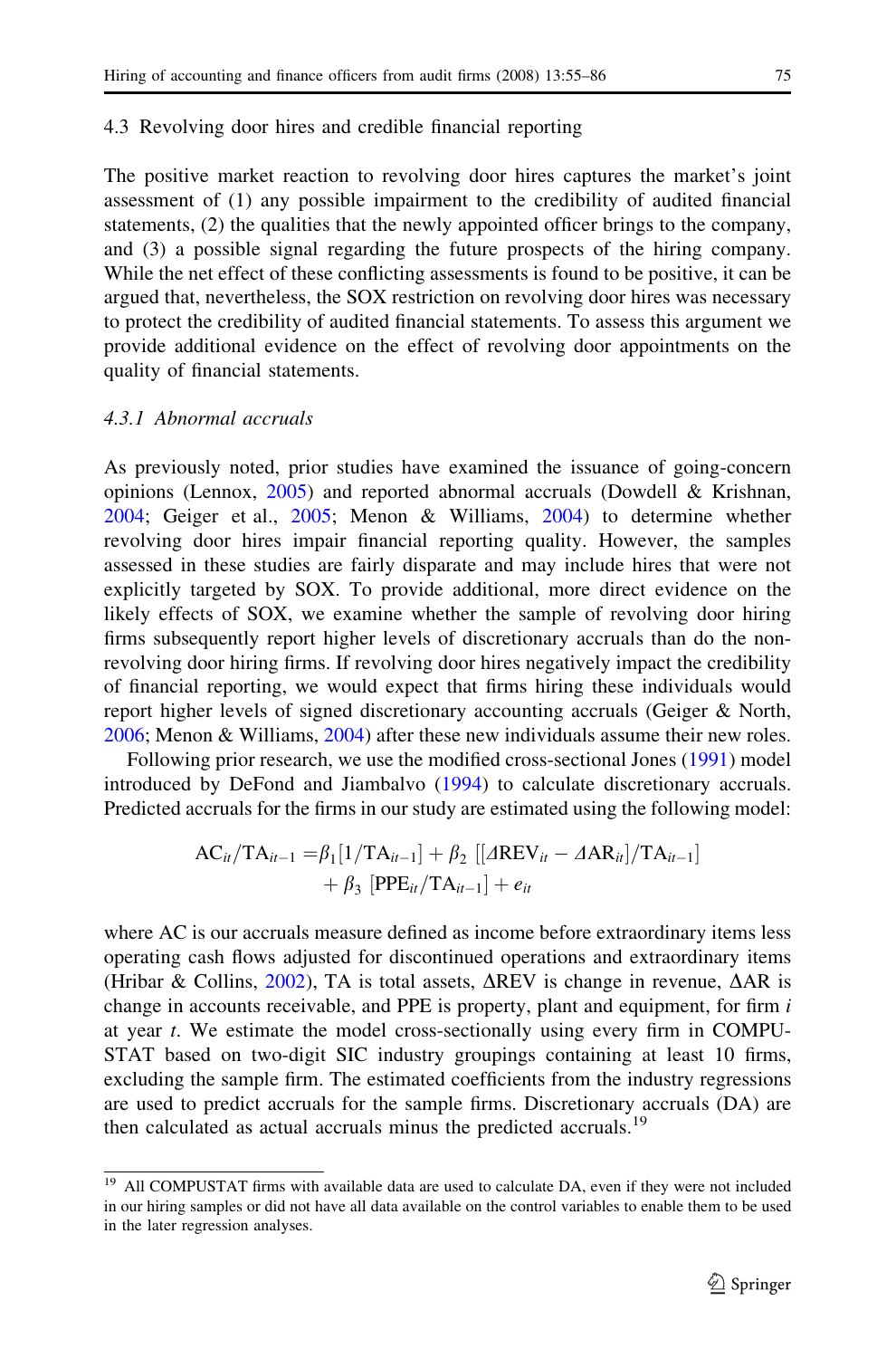We assess differences in DA between our two hiring samples for the initial year of appointment, time t, and the year after the appointment, time  $t + 1$ . For time t (time  $t + 1$ ) we are able to obtain data and calculate DA for 143 (137) of the revolving door firms and 2,496 (2,288) of the non-revolving door hiring firms. The mean DA for the revolving door firms at time t (time  $t + 1$ ) is  $-3.04\%$  ( $-3.34\%$ ) and for the non-revolving door firms is  $-5.00\%$  ( $-4.23\%$ ). While the revolving door firms report a higher mean DA than the non-revolving door firms in both t and  $t + 1$ , separate t-tests reveal that the differences between the two hiring groups are not significant (*t*-statistic = 1.30 at time *t*, and 0.68 at time  $t + 1$ ).

To further examine the differences in DA among our two hiring groups we use a multivariate regression and include controls for other factors identified in prior research to be associated with levels of DA (for example, Ashbaugh, LaFond, & Mayhew, [2003](#page-30-0); Becker, DeFond, Jiambalvo, & Subramanyam, [1998;](#page-30-0) Chung & Kallapur, [2003](#page-30-0); Geiger & North, [2006;](#page-31-0) Menon & Williams, [2004\)](#page-31-0). Our model includes an indicator variable for the revolving door firms (1 if a revolving door firm, 0 if not) and controls for firm size (log of market value of equity), growth (book-to-market ratio and sales growth), financial condition (calculated as Zmijewski's ([1984\)](#page-31-0) distress score), significant asset acquisitions during the year (1 if yes, 0 if not), significant changes in debt or equity financing during the year (1 if yes, 0 if not), level of cash flow (measured as cash flow from operations), and year (we include yearly dummy variables).<sup>20</sup>

Results (untabulated) for the multivariate regressions at time t and  $t + 1$  are consistent with the univariate results and indicate that levels of DA are not significantly ( $p > .25$ ) associated with revolving door appointments either in the year of the hire or the following year. Specifically, both regression models are significant at  $p < .0001$ , yet the coefficient on the revolving door indicator variable is not significant in the t regression (t-statistic = 1.12) or in the  $t + 1$  regression  $(t$ -statistic = 0.24). These collective results provide additional evidence that the revolving door hiring firms targeted by SOX do not report higher levels of DA after appointing the new individuals. In fact, we find that the levels of DA are very similar between revolving door and non-revolving door hiring firms immediately after these appointments.<sup>21</sup>

#### 4.3.2 Subsequent AAERs

To provide additional evidence on the quality of financial reporting subsequent to companies hiring personnel directly from their external audit firms, we examine the relationship between revolving door hires and the company's subsequent receipt of an AAER from the SEC. AAERs are issued for materially misleading financial statements and are typically issued only in cases of egregious financial reporting behavior, which usually involves some type of management fraud (Feroz, Park, & Pastena, [1991](#page-30-0)). Prior studies have used them to directly assess the quality of

 $20$  These additional data requirements reduce our sample size for the regressions to 132 (130) revolving door firms and 2,230 (2,205) non-revolving door firms at time  $t$  (time  $t+1$ ).

<sup>&</sup>lt;sup>21</sup> Assessing signed current discretionary accruals produces very similar results.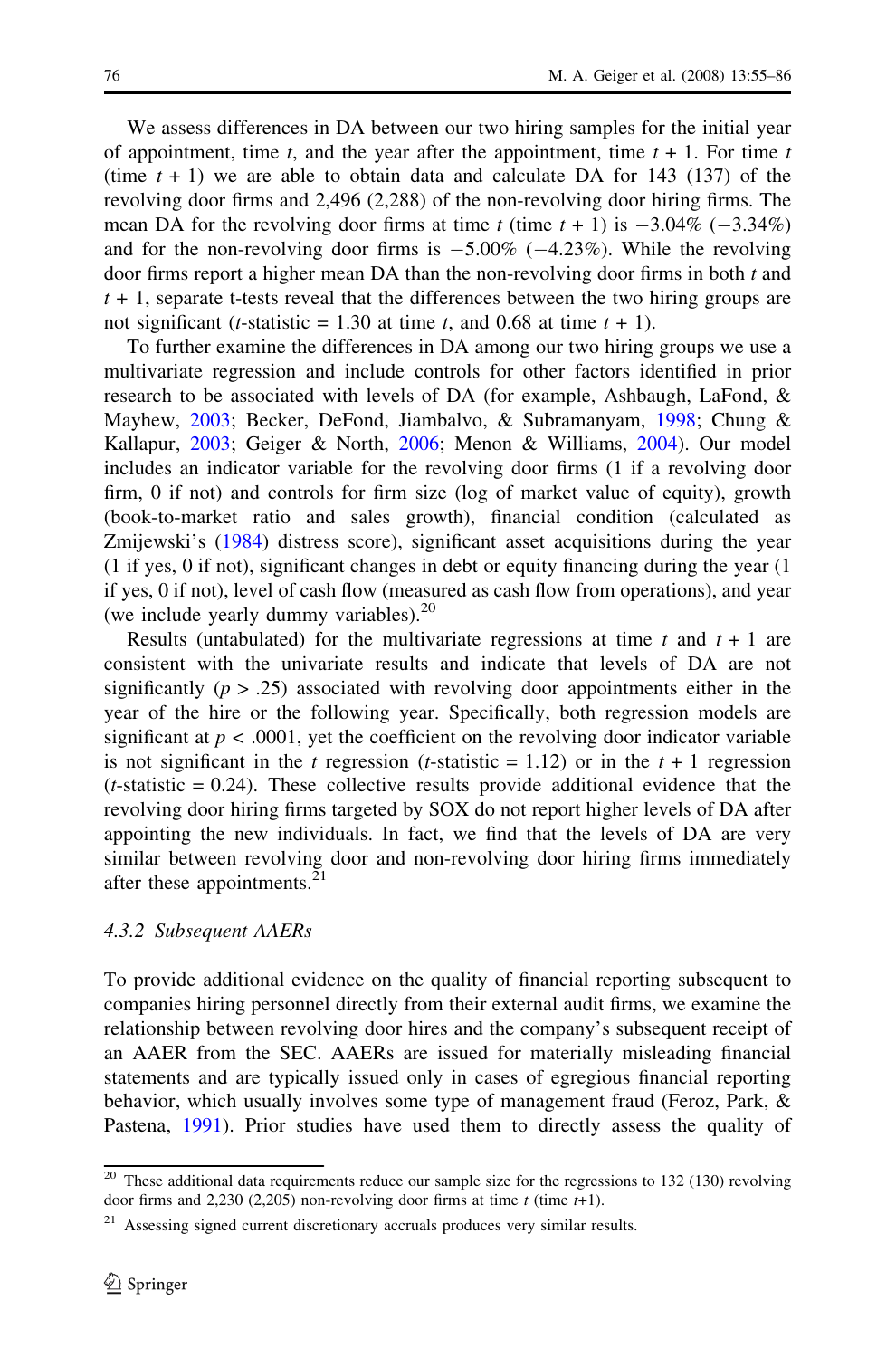|                       | An AAER issued within |                     |
|-----------------------|-----------------------|---------------------|
|                       | 5 years               | 4 years             |
| REVOLVING_DOOR        | $-0.784 (-2.31)$ **   | $-0.688(-2.01)$ **  |
| Ln(ASSETS)            | 0.017(0.44)           | 0.012(0.28)         |
| Ln(AGE)               | $-0.009(-0.12)$       | 0.006(0.08)         |
| <b>ROA</b>            | $-0.491(-2.31)$ **    | $-0.479(-1.92)$ *   |
| LEVERAGE              | 0.220(0.84)           | 0.141(0.51)         |
| BM                    | 0.133(1.43)           | $0.216(2.22)$ **    |
| <b>CFO</b>            | 0.006(0.04)           | $-0.072(-0.55)$     |
| <b>FEMALE</b>         | 0.020(0.11)           | $-0.035(-0.19)$     |
| <b>CPA EXPERIENCE</b> | 0.135(1.25)           | 0.151(1.31)         |
| <b>PARTNER</b>        | 0.040(0.20)           | 0.059(0.28)         |
| Intercept             | $-2.222(-8.27)$ ***   | $-2.303(-7.61)$ *** |
| <b>Observations</b>   | 3,176                 | 3,176               |
| Pseudo- $R^2$ (%)     | 2.65                  | 3.15                |

<span id="page-22-0"></span>Table 7 Accounting and auditing enforcement releases (AAERs) issued subsequent to the appointments of accounting and finance officers (z-statistics are shown in parentheses)

\*\*\* Significant at the 1% level (two-tailed). \*\* Significant at the 5% level (two-tailed). \* Significant at the 10% level (two-tailed). The models are estimated using probit and the standard errors are adjusted for multiple observations relating to a given company

#### Variable definitions:

AAER = one if the company receives an Accounting and Auditing Enforcement Release within a 5-year period (4-year period) following the appointment date of the accounting and finance officer (zero otherwise). REVOLVING\_DOOR = one if the accounting/finance officer is hired from the company's external audit firm (zero otherwise). ASSETS = Total assets  $(\$$  million). AGE = Company's age measured as the number of years that the company is recorded on Compustat. ROA = Net income/total assets. LEVERAGE = Total debt/total assets. BM = book-to-market ratio (market values are measured at the end of the month preceding the officer's appointment date; book values are measured at the end of the fiscal year). CFO = one if the newly appointed accounting/finance officer has the title chief financial officer (zero otherwise). FEMALE = one if the newly appointed accounting/finance officer is female (zero otherwise). CPA\_EXPERIENCE = one if the accounting/finance officer previously worked for an audit firm (zero otherwise). PARTNER = one if the newly appointed accounting/finance officer was formerly a partner or senior partner at an audit firm (zero otherwise). The continuous variables are all winsorized at the 5 and 95 percentiles to control for outliers

financial reporting (Beasley, [1996](#page-30-0); Bonner, Palmrose, & Young, [1998](#page-30-0)). If the quality of financial reporting was significantly impaired due to revolving door appointments, we expect a positive association between revolving door appointments and the subsequent receipt of an AAER following the officer's appointment.

We collect all AAERs issued from January 1985 to July 2006, which is 4 years after the sample period for the officer appointments. Within the sample, AAERs were issued to 93 companies subsequent to officers' appointment dates, but only one of these was issued to a company that had previously made a revolving door appointment. Therefore, the AAER frequency is just 0.5% for revolving door appointments compared to 3.1% for non-revolving door appointments. Further, to control for other possible factors associated with the company's appointment, we estimate probit models that include the earlier company and appointee control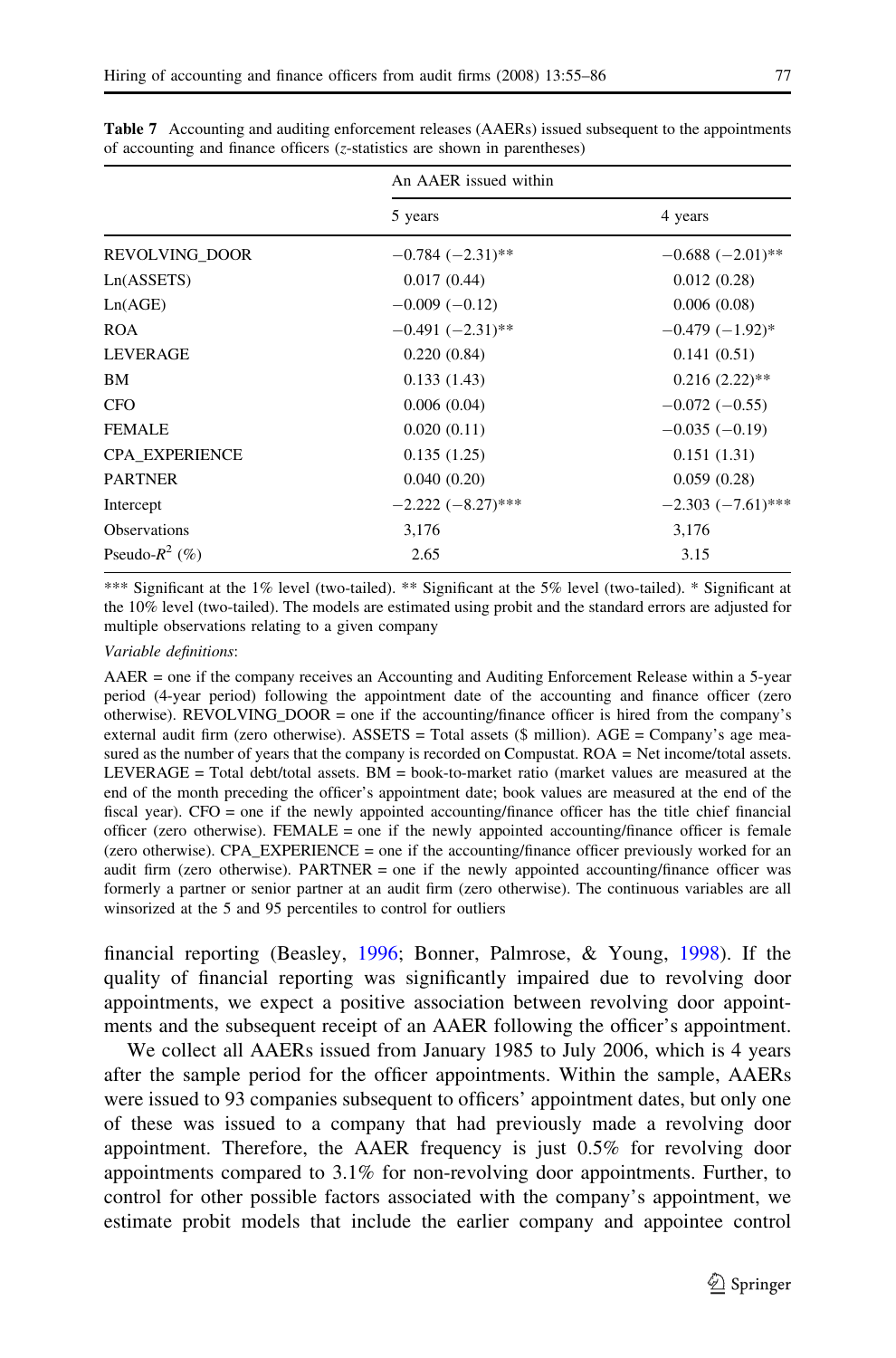variables. The dependent variables indicate whether the company receives an AAER within a 4 (5)-year window subsequent to the officer's appointment date.<sup>22</sup> Results of these probit models are reported in Table [7](#page-22-0).

The coefficients on REVOLVING DOOR are *negative* and significant in both the 5-year (*t*-statistic =  $-2.31$ ) and 4-year (*t*-statistic =  $-2.01$ ) models. These results indicate that revolving door companies were significantly less likely to receive AAERs than were companies that did not hire officers directly from their audit firms. Of the control variables, we find that profitability (ROA) and growth opportunities (BM) have significant coefficients in one or both of the models. Therefore, a company was less likely to receive a future AAER if it was profitable or it had high growth opportunities in the year of the officer's appointment. While numerous other factors may contribute to a company's receipt of an AAER, these results provide additional evidence that revolving door appointments did not result in lower quality financial reporting as reflected in the subsequent receipt of an AAER.

# 4.4 Additional tests

# 4.4.1 Job title

We first examine whether the results are affected by the job title of the newly appointed officer. Since CFO appointments account for the majority of our sample, we partition the sample into 2,354 CFO appointments and 822 appointments to other positions (for example, controller, treasurer, chief accounting officer). We re-estimate the regression models on these two sub-groups and the results are reported in Table [8](#page-24-0). The results for the CFO sub-sample are very similar to those found in the full sample. The coefficient for REVOLVING\_DOOR is positive and significant (*t*-statistic = 2.04;  $p < .05$ ) in the first regression, and the REVOLVING\_DOOR\*SMALL interaction term has a positive and significant coefficient (*t*-statistic = 2.74;  $p < .01$ ) in the second regression.<sup>23</sup> While these CFO findings are very consistent with the results in the full sample, the non-CFO results are statistically insignificant for both the REVOLVING\_DOOR variable and the REVOLVING\_DOOR\*SMALL interaction variable. Accordingly, we find that the positive market reaction to revolving door hires is driven by the appointments of CFOs by small companies.

# 4.4.2 Officers that have prior CPA experience

We re-estimate the models in Table [6](#page-18-0) using only those officers that have prior CPA experience (thus, our estimation sample reduces to 1,162 hires). In these reduced sample regressions, the REVOLVING\_DOOR coefficient remains positive and

<sup>&</sup>lt;sup>22</sup> Probit models for the issuance of AAERs within 3 years give similar results to those reported in Table [7](#page-22-0) for the 4-year and 5-year periods.

<sup>&</sup>lt;sup>23</sup> Within the sub-sample of CFO appointments, there are 75 revolving door hires by small companies and 58 by large companies.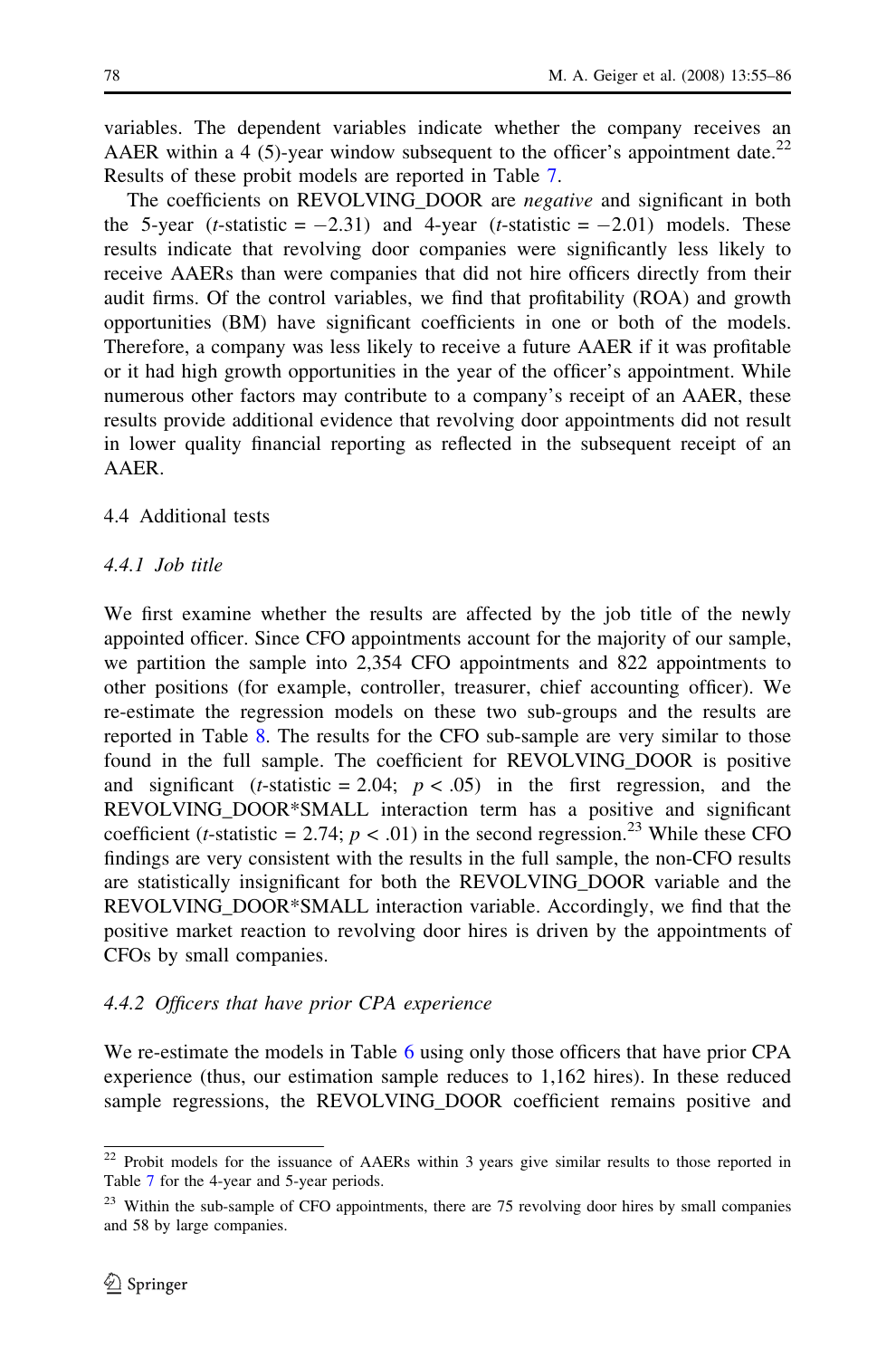|                          | $CFO$ sub-sample $(CFO = 1)$ |                   | Non-CFO sub-sample $(CFO = 0)$ |                 |
|--------------------------|------------------------------|-------------------|--------------------------------|-----------------|
| REVOLVING DOOR           | $0.013(2.04)$ **             | $-0.004(-0.52)$   | 0.003(0.42)                    | 0.002(0.23)     |
| REVOLVING DOOR*<br>SMALL |                              | $0.027(2.74)$ *** |                                | 0.002(0.18)     |
| SMALL.                   |                              | $0.005(1.80)$ *   |                                | $-0.002(-0.33)$ |
| Ln(ASSETS)               | $-0.001(-1.64)$ *            |                   | 0.000(0.30)                    |                 |
| Ln(AGE)                  | 0.001(0.49)                  | 0.001(0.62)       | 0.000(0.14)                    | 0.000(0.18)     |
| <b>ROA</b>               | $0.018(2.97)$ ***            | $0.017(2.99)$ *** | $-0.003(-0.22)$                | $-0.003(-0.21)$ |
| <b>LEVERAGE</b>          | $-0.007(-1.09)$              | $-0.006(-1.00)$   | $-0.011(-1.05)$                | $-0.011(-1.04)$ |
| <b>BM</b>                | 0.004(1.40)                  | 0.004(1.38)       | 0.002(0.40)                    | 0.002(0.40)     |
| <b>FEMALE</b>            | $-0.003(-0.66)$              | $-0.004(-0.74)$   | 0.004(0.88)                    | 0.004(0.90)     |
| CPA EXPERIENCE           | $-0.002(-0.70)$              | $-0.003(-0.85)$   | 0.000(0.03)                    | 0.000(0.00)     |
| <b>PARTNER</b>           | 0.003(0.50)                  | 0.006(1.03)       | 0.004(0.50)                    | 0.005(0.56)     |
| Intercept                | $0.009(1.78)$ *              | $-0.002(-0.48)$   | 0.000(0.02)                    | 0.003(0.40)     |
| <b>Observations</b>      | 2,354                        | 2,354             | 822                            | 822             |
| $R^2$ (%)                | 0.92                         | 1.28              | 0.38                           | 0.39            |

<span id="page-24-0"></span>Table 8 Multivariate regressions of 3-day cumulative abnormal returns (CAR) for CFOs and non-CFOs (t-statistics are shown in parentheses)

\*\*\* Significant at the 1% level (two-tailed). \*\* Significant at the 5% level (two-tailed). \* Significant at the 10% level (two-tailed). The standard errors are adjusted for multiple observations relating to a given company

Variable definitions:

 $CAR = \sum_{i=+1}^{t=+1}$  $\sum_{t=-1}^{t=+1}$  MAR<sub>t</sub> where MAR<sub>t</sub> =  $\frac{1}{N_t} \sum_{i=1}^{N_t}$  $\sum_{i=1}$  AR<sub>it</sub> and AR<sub>it</sub> = R<sub>it</sub> – E(R<sub>it</sub>) and t = -1, 0, +1. R<sub>it</sub> = the return of company i on day t.  $E(R_{ii})$  = the return of the value-weighted market portfolio on day t. AAER = one if the company receives an Accounting and Auditing Enforcement Release within a 5-year period (4-year period) following the appointment date of the accounting and finance officer (zero otherwise). RE-VOLVING\_DOOR = one if the accounting/finance officer is hired from the company's external audit firm (zero otherwise). ASSETS = Total assets (\$ million). AGE = Company's age measured as the number of years that the company is recorded on Compustat. ROA = Net income/total assets. LEVERAGE = Total debt/total assets. BM = book-to-market ratio (market values are measured at the end of the month preceding the officer's appointment date; book values are measured at the end of the fiscal year). CFO = one if the newly appointed accounting/finance officer has the title chief financial officer (zero otherwise). FEMALE = one if the newly appointed accounting/finance officer is female (zero otherwise). CPA\_EXPERIENCE = one if the accounting/finance officer previously worked for an audit firm (zero otherwise). PARTNER = one if the newly appointed accounting/finance officer was formerly a partner or senior partner at an audit firm (zero otherwise). The continuous variables are all winsorized at the 5 and 95 percentiles to control for outliers

significant ( $t$ -statistic = 1.87) and the REVOLVING\_DOOR\*SMALL coefficient is also positive and significant ( $t$ -statistic = 2.55). Thus, our results are robust to examining only the officers that have previous CPA experience.

# 4.4.3 Company age, profitability and growth opportunities

Table [5](#page-17-0) indicates that the revolving hire companies are significantly younger, more profitable and have lower book-to-market ratios than the other types of hires. These findings are consistent with auditors having stronger incentives to join companies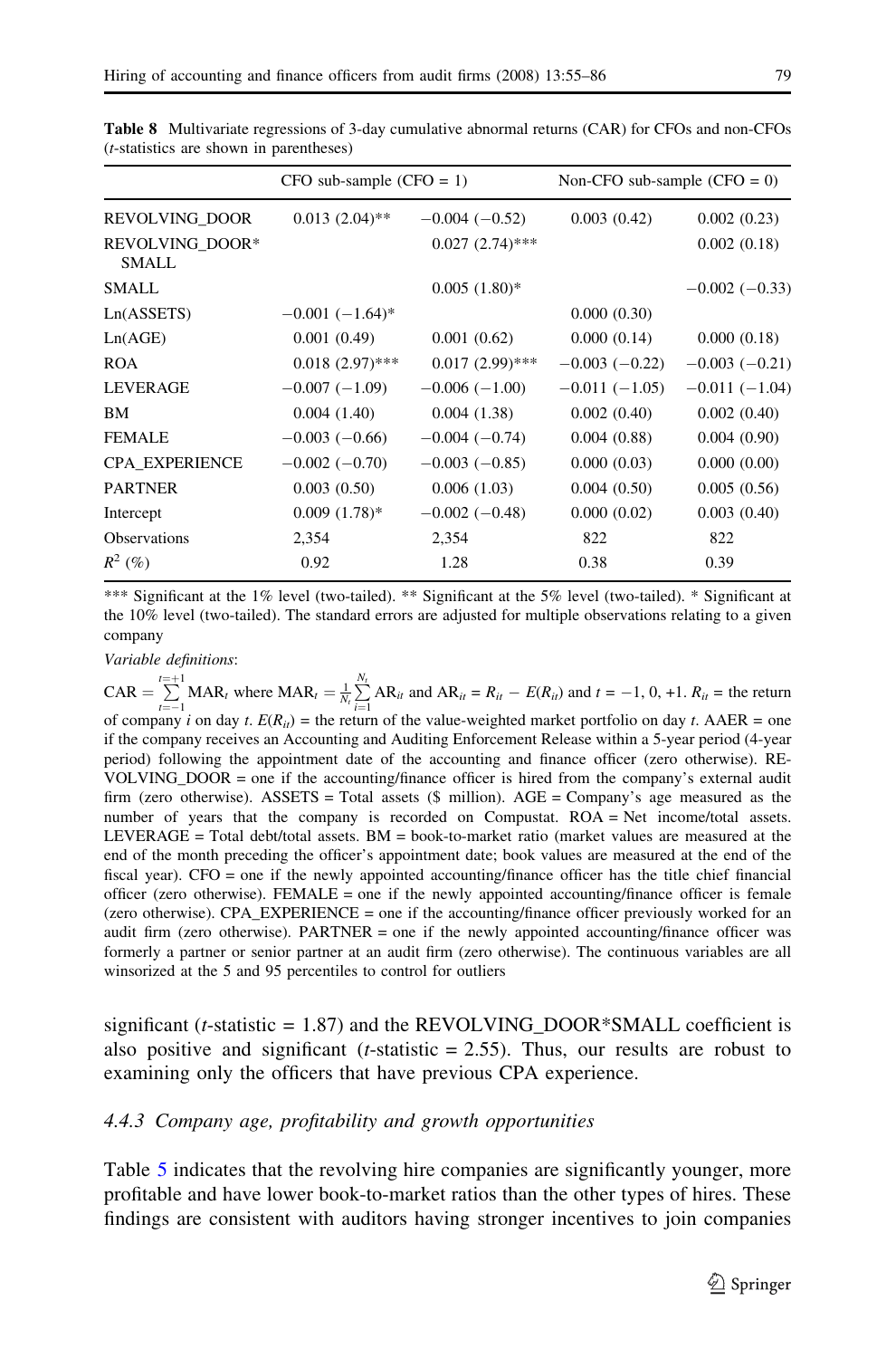that have better future prospects. Thus, any signaling effect of a revolving door hire may be associated with the company's age, profitability, or growth opportunities. To examine this argument, we test whether the positive market reaction to revolving door hires is stronger for companies that are young, profitable, or have good growth opportunities. We first partition the sample into young and old companies by creating a dummy variable (AGEDUM) that equals one if the company is younger than the sample median (8 years). We then add AGEDUM and the REVOLVING\_DOOR\*AGEDUM interaction variable to the regression. We find that both the AGEDUM and REVOLVING\_DOOR\*AGEDUM coefficients are statistically insignificant (*t*-statistics  $= -0.24$  and  $-0.09$ , respectively).

Next, we partition the sample into profitable and less profitable companies by creating a dummy variable (ROADUM) that equals one if the company's ROA exceeds the sample median (1.30%). We then add ROADUM and the REVOLVING\_DOOR\*ROADUM interaction variable to the regression. Whilst the ROADUM coefficient is positive and statistically significant (*t*-statistic  $= 2.31$ ), the REVOLVING\_DOOR\*ROADUM coefficient is insignificant (t-statistic =  $-0.34$ ).

Finally, we partition the sample into high and low growth opportunities by creating a dummy variable (BMDUM) that equals one if the company's book-tomarket ratio is below the sample median (0.43). We then add the BMDUM and a REVOLVING\_DOOR\*BMDUM interaction variable to the regression. We find that both the BMDUM and REVOLVING\_DOOR\*BMDUM coefficients are statistically insignificant (*t*-statistic  $= 0.20$  and 0.92, respectively).

Overall, these three sets of results do not support the view that any signaling effect of a revolving door hire is associated with the company's age, profitability or growth opportunities.

# 4.4.4 Confounding events

To determine that our results are not driven by other information that might have been released during our 3-day event window (DeFond et al., [2005\)](#page-30-0), we search for confounding events by examining whether the press releases that disclose officer appointments contain any other information that might affect the market reaction (for example, the departure of an officer or the appointment of more than one officer). In addition, we search for all other press releases disclosed within the 3-day event window. For the revolving door sample, we find possible confounding disclosures for 86 hires and no confounding disclosures for 107 hires. The mean CAR for the clean sample of 107 revolving door hires is +1.69%, which is statistically significant at  $p < .01$  (*t*-statistic = 3.11). While the power of our tests are further reduced due to sample size restrictions, within the revolving door hires we find no significant difference in mean CARs between the clean sample and the sample with confounding disclosures ( $t$ -statistic = 1.35).

It would be prohibitively costly to search for confounding events in the full sample of 3,176 hires. Instead, we match each revolving door appointment to a CPA experience hire and to a non-CPA experience hire, where the matching is by year of the appointment and company size (total assets). Thus, our matched samples contain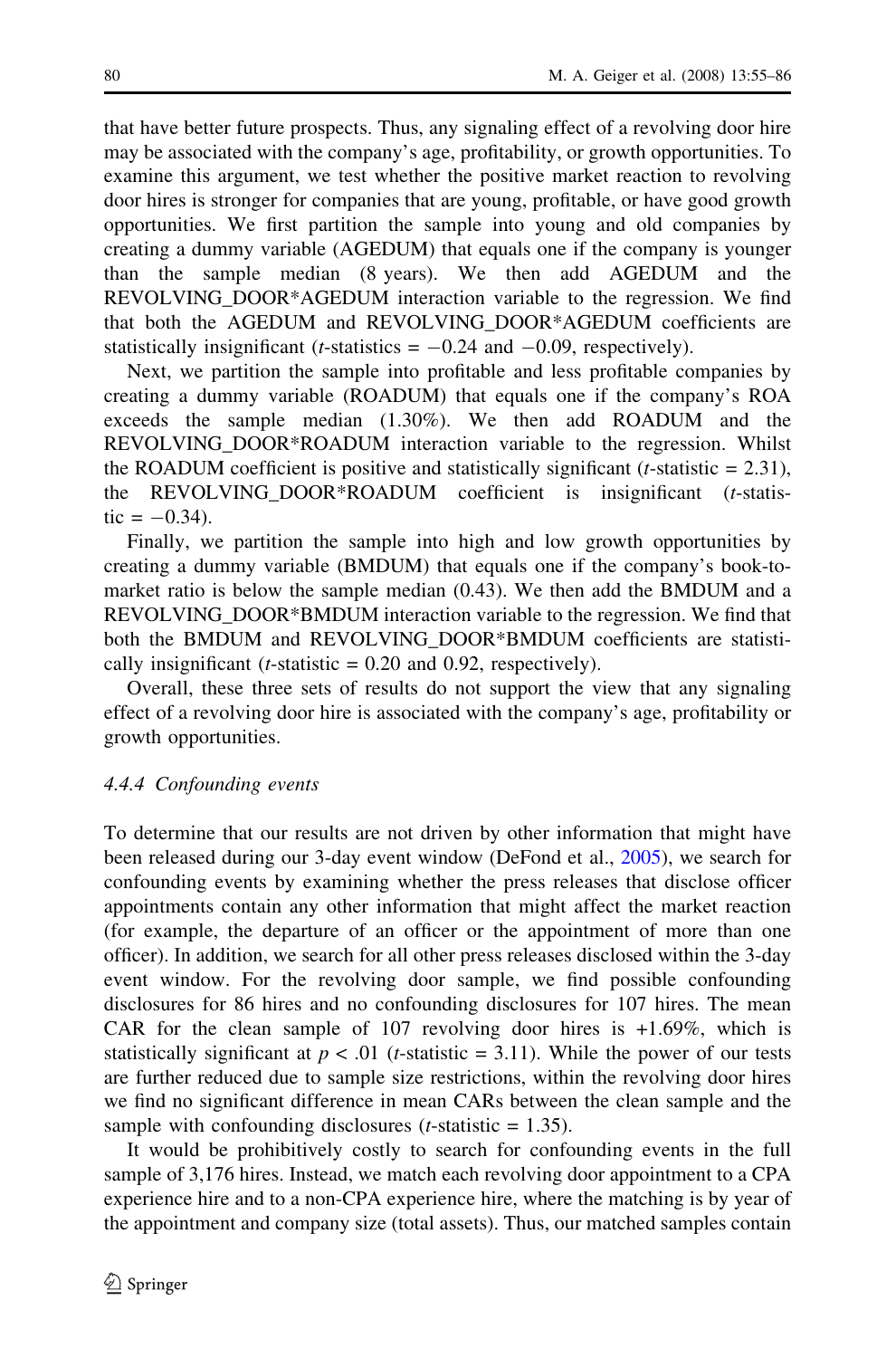386 non-revolving door appointments  $(386 = 2 \times 193)$ , and we search for confounding events within these matched samples. We create a dummy variable (CONFOUND), which equals one if there is a confounding disclosure in either the revolving door sample ( $n = 193$ ) or the matched samples ( $n = 386$ ). We then reestimate the models in Table [6](#page-18-0) using an estimation sample of 579 hires (193 revolving door + 386 non-revolving door) and include the CONFOUND variable as an additional control. We find that the REVOLVING\_DOOR coefficient is positive and statistically significant ( $t$ -statistic = 2.31) and that the REVOLVING - $DOOR*SMALL$  interaction coefficient is positive and significant ( $t$ -statistic = 2.13) in our second regression; however, the CONFOUND variable is not significant in either regression (*t*-statistics  $= -0.29$  and  $-0.31$ , respectively). In addition, we reestimate the models in Table [6](#page-18-0) using only the 339 appointments in which there are no concurrent disclosures. In this smaller sample, the REVOLVING\_DOOR coefficient remains significantly positive  $(t\text{-statistic} = 2.02)$  while the REVOL-VING\_DOOR\*SMALL coefficient loses statistical significance ( $t$ -statistic = 1.63). In sum, these tests suggest that our significant market reaction results are not substantively driven by other disclosures during the event window.

# 4.4.5 Is there an advertising aspect to revolving door appointments?

If there is an advertising aspect to revolving door appointments, we would expect that companies would attempt to publicize these hires and that they would be disproportionately reported in newspapers such as the Wall Street Journal. Therefore, we investigate whether the appointments in the revolving door sample are more widely announced than in the two matched samples described in Sect. 4.4.4 above. Of the 193 revolving door hires, we find that 50 (25.9%) are reported in the Wall Street Journal, and 103 (53.4%) are reported in a newspaper or trade publication within one week of the news wire release. Similarly, of the 386 matched hires, 108 (28.0%) are reported in the Wall Street Journal, and 182 (47.2%) are reported in a newspaper or trade publication. Separate tests indicate that these proportions are not significantly different between the two groups for either Wall Street Journal coverage  $(\chi^2 = 0.279; p = .60)$  or for all newspapers and trade journals  $(\chi^2 = 1.99; p = .16)$ . Thus, we find no evidence that the revolving door firms were advertising their appointments any more than were the non-revolving door firms.

# 4.4.6 Changes in profitability and company size during the appointment year

In our main tests, the profitability (ROA) and size (Ln(ASSETS)) variables are obtained from the fiscal year-end immediately after the officer's appointment date. We use these financial statements because some of the younger companies do not have financial statements available in the year before the officer's appointment. Specifically, 20 of our 193 revolving door appointments have missing data in the previous year and the mean CAR is +4.01% for these 20 hires. Therefore, imposing the requirement of past financial statements would mean that we lose the observations where the positive market reaction is strongest, and this in turn would bias our results against  $H_1$  and  $H_2$ .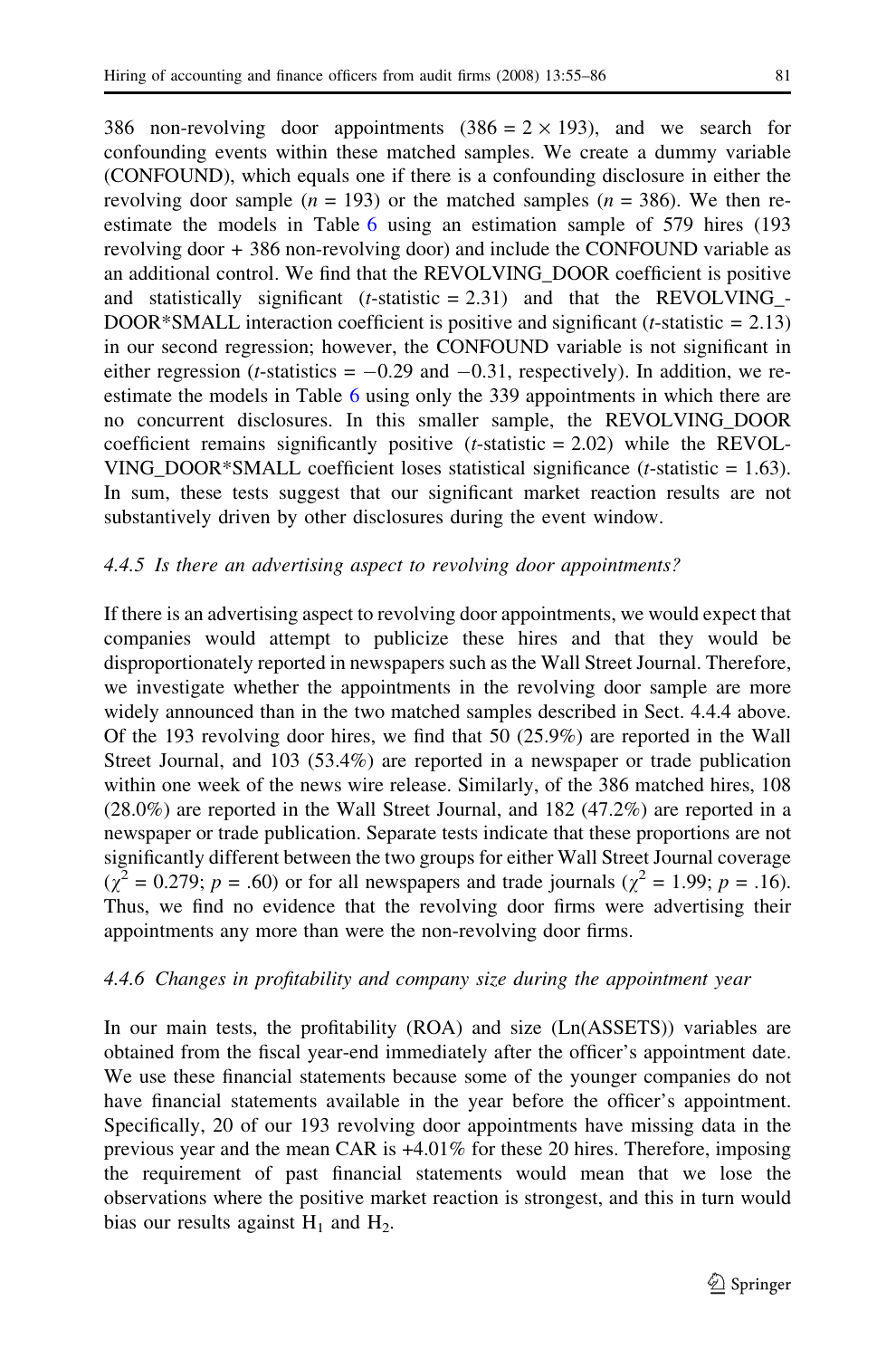Despite this limitation, we examine whether the revolving door sample is systematically different from the control sample in terms of the change in profitability and growth (the change in total assets) around the appointment date. We construct these change variables using ROA and Ln(ASSETS) data from the fiscal year-end immediately before the officer's appointment to the fiscal yearend immediately after. We find that the change in profitability during the appointment year is not significantly different between the revolving door hires and other types of appointments ( $t$ -statistic = 0.17). However, the mean growth of the revolving door companies is significantly greater than the growth of companies that make non-revolving door appointments  $(t\text{-statistic} = 2.89)$ . This is consistent with our finding in Table [5](#page-17-0) that auditors accept employment positions with companies that have better growth prospects (that is, lower book-to-market ratios).

# 4.4.7 Alternative metrics for market returns

We assess whether the results are robust to using a different metric for market returns. Specifically, we recalculate cumulative abnormal returns using the equally weighted market return in place of the value-weighted market return. Re-estimating the models in Table [6,](#page-18-0) the REVOLVING\_DOOR and REVOLVING\_DOOR\*S-MALL coefficients are positive  $(t\text{-statistics} = 1.60 \text{ and } 2.36, \text{ respectively})$ . We also recalculate cumulative abnormal returns using size decile portfolio returns, and again the REVOLVING\_DOOR and REVOLVING\_DOOR\*SMALL coefficients remain positive (*t*-statistics  $= 1.60$  and 2.47, respectively).

# 5 Conclusions

This study investigates how the market reacts when companies announce appointments of senior accounting and finance officers hired directly from their external audit firms. This auditor-to-client ''revolving door'' hiring practice is now prohibited by the *Sarbanes-Oxley Act* of 2002. While the practice received a lot of coverage in the media, our results indicate that it occurred infrequently. Between 1985 and 2002, only 6.1% of financial reporting executives were hired directly from companies' external audit firms, and the frequency was actually declining in the years leading up to SOX.

We examine cumulative abnormal returns over a 3-day event window centered on the announcement date and find no evidence that the market viewed revolving door hires negatively. Rather, we find that the market rewarded companies that could attract individuals from their external audit firms. We also find that companies were not rewarded for hiring individuals with CPA experience unless these candidates were hired directly from the company's external audit firm. Although highly publicized company failures have involved revolving door hires, our results suggest that the hiring practice was not pervasive and, when it did occur, the market generally viewed revolving door hires favorably. Therefore, the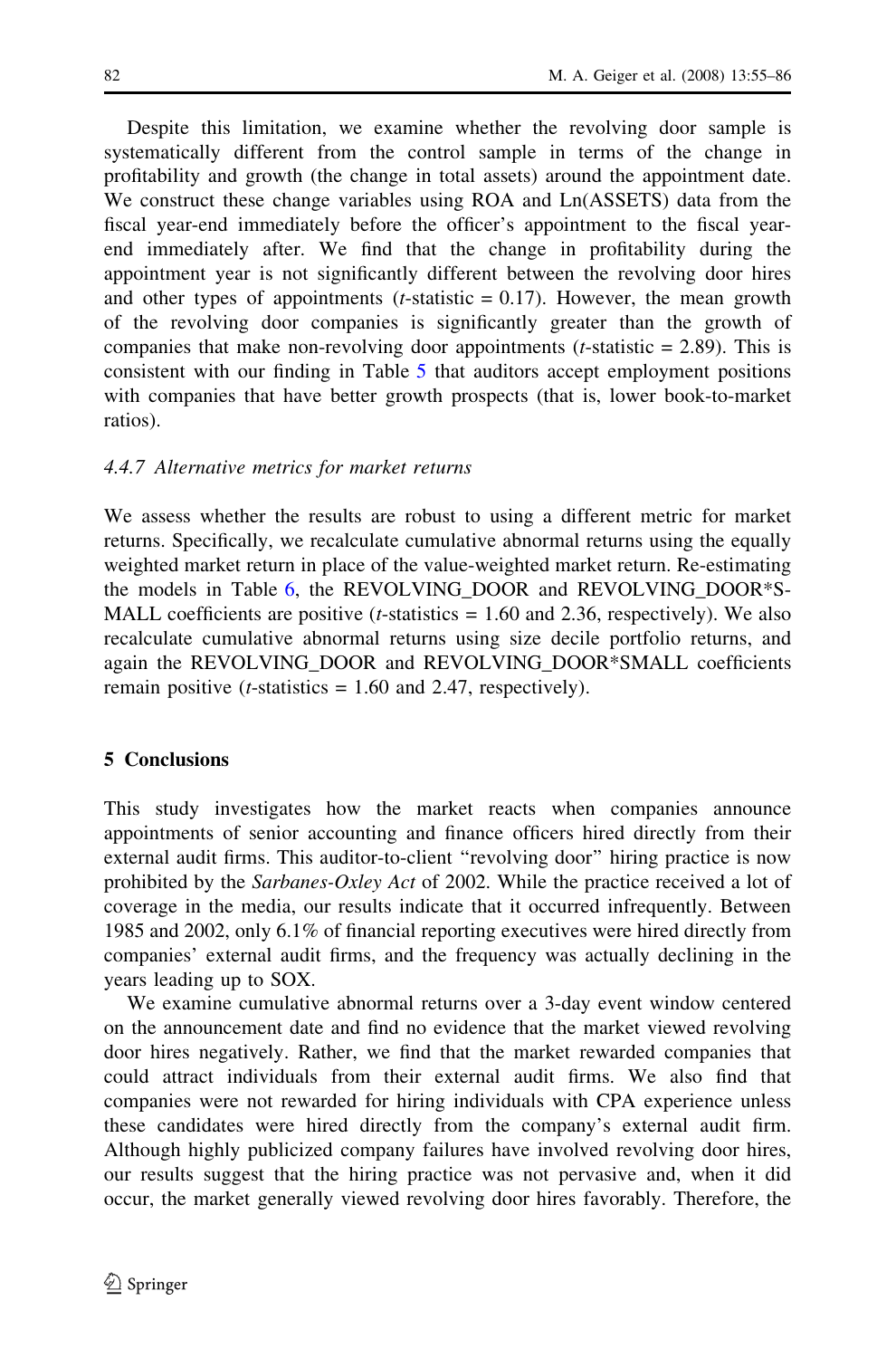SOX restriction on revolving door appointments may not be an important protection for shareholders.

We also find that the aggregate positive share price reaction is driven primarily by smaller companies. Before SOX, these companies were rewarded by the equity market for attracting auditors into senior accounting and finance positions. This is generally consistent with arguments that small companies would be more severely hurt by the SOX restriction on revolving door hires (ISB, [1999\)](#page-31-0) and adds another dimension to recent discussions of the impact of SOX on smaller firms (Kelleher, [2006\)](#page-31-0).

As with many event studies, we cannot fully determine the extent to which the market reaction is attributable to perceived economic benefits or to signaling. Nevertheless, the positive market reaction is noteworthy regardless of whether revolving door appointments are positive signals about companies' future prospects or bring positive benefits to the hiring companies. To the extent that a revolving door hire signaled the auditor's confidence in the company's future, the SOX ruling now prevents this valuable signaling mechanism.

Importantly, we also find that companies making revolving door appointments reported similar levels of discretionary accounting accruals and were significantly less likely to receive AAERs after these appointments compared to other hiring companies. These findings do not support the view that the revolving door hires targeted by SOX had impaired financial reporting quality. Moreover, it is inconsistent with the proposition that the market reaction to revolving door appointments would have been negative in the absence of a positive signaling effect. To the extent that the positive market reaction is not attributable to signaling, the SOX ruling implies that companies can no longer benefit from recruiting their auditors as senior accounting and finance officers. Thus, our conclusion that the SOX hiring restriction does little to protect shareholders is unaffected by whether the positive market reaction is attributable to signaling.

While our study is the first to assess the effect of revolving door hires on shareholder wealth, we do not consider the impact on other stakeholders. For example, the restriction on revolving door appointments may adversely affect individual practicing auditors by limiting their employment opportunities. The restriction could also affect other stakeholders such as bondholders and public accounting firms. Additionally, our study only examines the market reaction to appointments of senior financial reporting officers because the SOX restriction applies only to these positions, even though revolving door hires are more common at junior positions.

Acknowledgements This paper has benefited from the insightful comments of Stephen Ryan, the anonymous reviewer, Gilles Hilary, Ivy Zhang, participants at the 2006 AAA Annual Meeting and the University of Richmond research workshop series.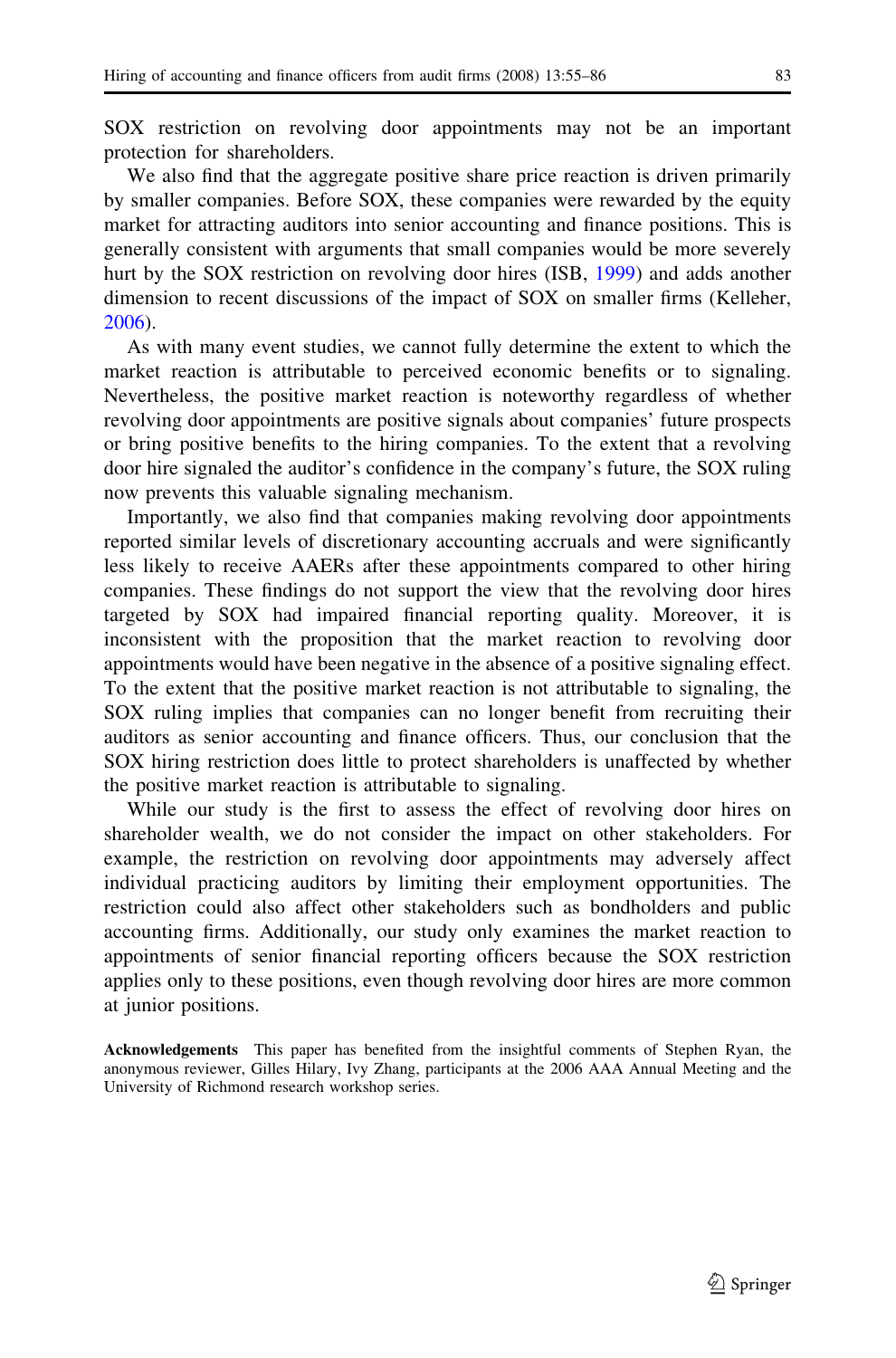# Appendix

Senior Audit Manager of Deloitte & Touche Joins L. L. Knickerbocker as Vice President/Corporate Controller

444 words 6 July 1998 08:47 am PR Newswire English (c) 1998 PR Newswire

LAKE FOREST, Calif., June 6 /PRNewswire/—The L. L. Knickerbocker Co., Inc. (Nasdaq: KNIC) announced today that Terry L. Gardy, Senior Audit Manager of Deloitte & Touche LLP, has accepted a position as Vice President/Corporate Controller, effective immediately.

Ms. Gardy has been with Deloitte & Touche for 10 years, moving up the ranks from Senior Accountant in 1988 to Audit Manager in 1993 to her present position. She has managed multiple financial statement audit engagements of both public and private companies, performing acquisition audits and due diligence procedures, and has resolved purchase accounting issues. Ms. Gardy has served as Senior Audit Manager on behalf of Deloitte & Touche for The L. L. Knickerbocker Company, having performed three of the Company's audits beginning with the year 1995.

Louis L. Knickerbocker, Chairman & CEO, said ''Completing an audit for The L. L. Knickerbocker Company requires the review and audit of five separate corporations in the U.S. and Asia. A difficult and complex job. Ms. Gardy managed these audits during the years of the Company's acquisition program, financing and growth. She is completely conversant with our core business and our investments division. We are happy to have her on board.''

''We are very pleased with Terry Gardy's decision to join The L. L. Knickerbocker Company. Ms. Gardy has a deep understanding of the Company. Through her involvement in the last three audits with the international accounting firm of Deloitte & Touche and, as we continue to expand worldwide, her outstanding technical skills will round out LLK's worldwide financial team,'' said Anthony Shutts, Chief Financial Officer.

Wolverine Tube names James E. Deason executive vice president, finance and administration

241 words 15 September 1994 Business Wire English (Copyright (c) 1994, Business Wire)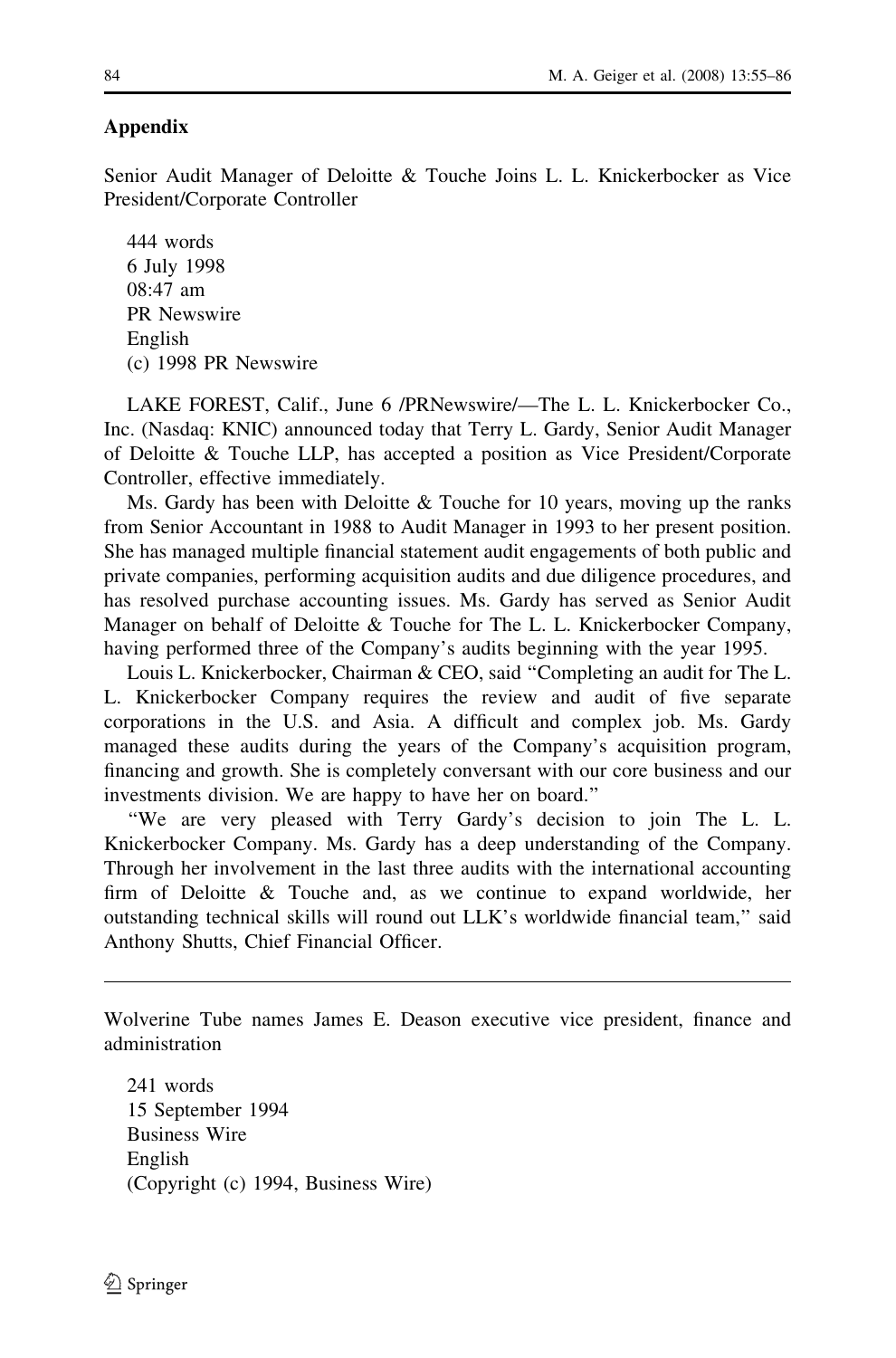<span id="page-30-0"></span>HUNTSVILLE, Ala.—(BUSINESS WIRE)—Sept. 15, 1994–Wolverine Tube, Inc. (NYSE:WLV) today announced that James E. (Jed) Deason has been appointed Executive Vice President, Finance and Administration.

Deason (47), a Certified Public Accountant, was most recently a partner with Ernst & Young in Birmingham, Alabama. Deason earned a B.S. degree in Business Administration from Jacksonville State University and a M.A. degree in Accounting from the University of Alabama.

Commenting on the announcement, John M. Quarles, chairman, president and chief executive officer, said, ''We are extremely pleased to have Mr. Deason join our company. Jed brings to Wolverine 20 years of 'Big 6' public accounting and financial experience having worked with a broad range of private and public companies in technology, healthcare and manufacturing. He has been the audit partner on the Wolverine account for the past 5 years and is well qualified to assume the responsibilities this position entails. We look forward to his contribution to Wolverine.''

## **References**

- American Institute of Certified Public Accountants (AICPA). (1978). Commission on auditors' responsibilities (the Cohen report). Report, conclusions and recommendations. New York: American Institute of Certified Public Accountants.
- Ashbaugh, H., LaFond, R., & Mayhew, B. W. (2003). Do non-audit services compromise auditor independence? Further evidence. The Accounting Review, 78, 611–640.
- Beasley, M. S. (1996). An empirical analysis of the relation between the board of director composition and financial statement fraud. The Accounting Review, 71, 443–465.
- Beasley, M. S., Carcello, J. V., & Hermanson, D. R. (2000). Should you offer a job to your external auditor? Journal of Corporate Accounting and Finance, 11, 35–42.
- Becker, C. L., DeFond, M. L., Jiambalvo, J., & Subramanyam, K. R. (1998). The effect of audit quality on earnings management. Contemporary Accounting Research, 15, 1–24.
- Bonner, S.E., Palmrose, Z.-V., & Young, S. M. (1998). Fraud type and auditor litigation: An analysis of SEC accounting and auditing enforcement releases. The Accounting Review, 73, 503–532.
- Brickley, J. A. (2003). Empirical research on CEO turnover and firm performance: A discussion. *Journal* of Accounting and Economics, 36, 227–233.
- Chang, H, Chen, J., Liao, W. M., & Mishra, B. R. (2006). CEOs'/CFOs' swearing by the numbers: Does it impact share price of the firm? The Accounting Review, 81, 1–27.
- Chung, H., & Kallapur, S. (2003). Client importance, non-audit fees, and abnormal accruals. The Accounting Review, 78, 931–955.
- Clikeman, P. (1998). Auditor independence: Continuing controversy. Ohio CPA Journal, 57, 40–43.
- DeFond, M., & Francis, J. R. (2005). Auditing research after Sarbanes-Oxley. Auditing: A Journal of Practice and Theory, 24(Supplement), 5–30.
- DeFond, M., Hann, R. N., & Hu, X. (2005). Does the market value financial expertise on audit committees of boards of directors. Journal of Accounting Research, 43, 153–193.
- DeFond, M., & Jiambalvo, J. (1994). Debt covenant violation and manipulation of accruals. Journal of Accounting and Economics, 17, 145–176.
- Dowdell, T. D. Jr., & Krishnan, J. (2004). Former audit firm personnel as CFOs: Effect on earnings management. Canadian Accounting Perspectives, 3, 117–142.
- Farrell, K. A., & Hersch, P. L. (2005). Additions to corporate boards: The effect of gender. Journal of Corporate Finance, 11, 85–106.
- Feroz, E. H., Park, K., & Pastena, V. S. (1991). The financial and market effects of the SEC's accounting and auditing enforcement releases. Journal of Accounting Research, 29, 107–142.